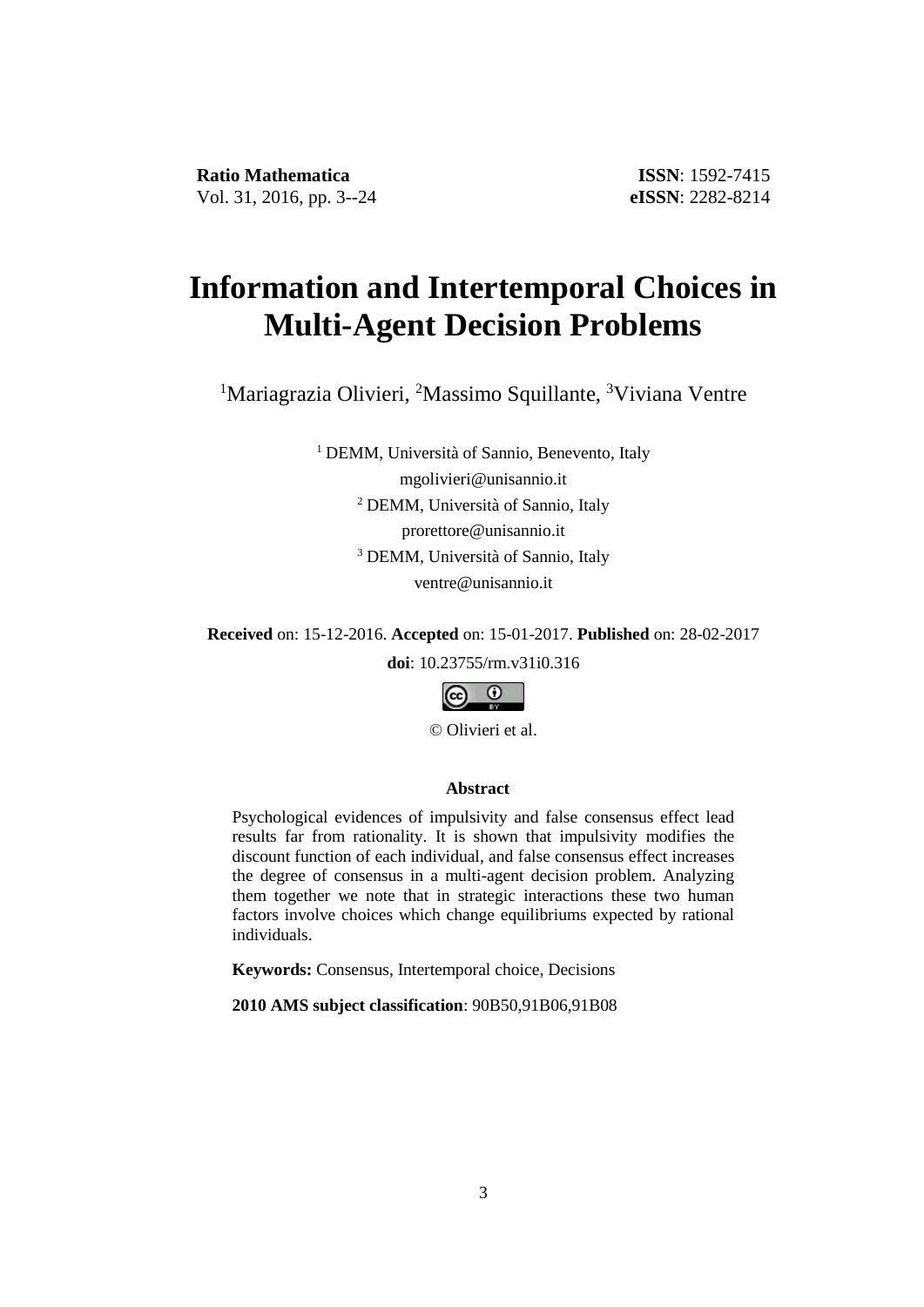### **1.Introduction**

In 1937, to compare future alternatives, Samuelson introduced the Discounted Utility Model (DU model), which assumes an exponential delay discount function, with a constant discount rate that implies dynamic consistency and stationary intertemporal preferences. Contrary to this normative economic theory, it has been established that human and animal intertemporal choice behaviors are not rational (i.e., inconsistent). For this reason, recent behavioral decision theory on intertemporal choice has adopted a hyperbolic discount model, in which result preference reversal as time passes (Takahashi, 2009) (Section 2).

Neurobiological and psychological factors have determined individual differences in intertemporal choice and have been explored in recent neuroeconomic and econophysical studies. Takahashi (2007) attempts to dissociate impulsivity and inconsistency in their econophysical studies proposing the *Q-exponential Delay Discount Function*. Other behavioral economists propose Multiple Selves Models attempting to measure the strength of the internal conflict within the decision maker, best known as *Quasihyperbolic discount model* first introduced by Laibson (1997) (Section 3).

Thaler and Shefrin (1981), in the field of Multiple Selves Models, consider that the concept of self-control is incorporated in a theory of individual intertemporal choice by modeling the individual as an organization. The individual is treated as if he contained two distinct psyches denoted as *planner* and *doer*. This model can be compared with the principal-agent problem present in any organization, so the individual may adopt many of the same strategies to solve self-control problems in intertemporal choice (Section 4).

In a multi-agent decision context the objective for a group decision is to choose a common decision, among each choice, that is to say an alternative which is judged the best by the majority of the decision makers. So in most strategic decisions, it is important to be able to estimate the characteristics and behavior of others. If the characteristics of other players are unknown, estimating them is a critical task. Moreover, psychological evidence suggests people's own beliefs, values, and habits tend to bias their perceptions of how widely they are shared (false consensus effect). This effect demonstrates an inability of individuals to process information rationally (Section 5).

Therefore when we use the aggregation of the agents' preferences to assess consensus, we obtain a coefficient which includes the false consensus effect that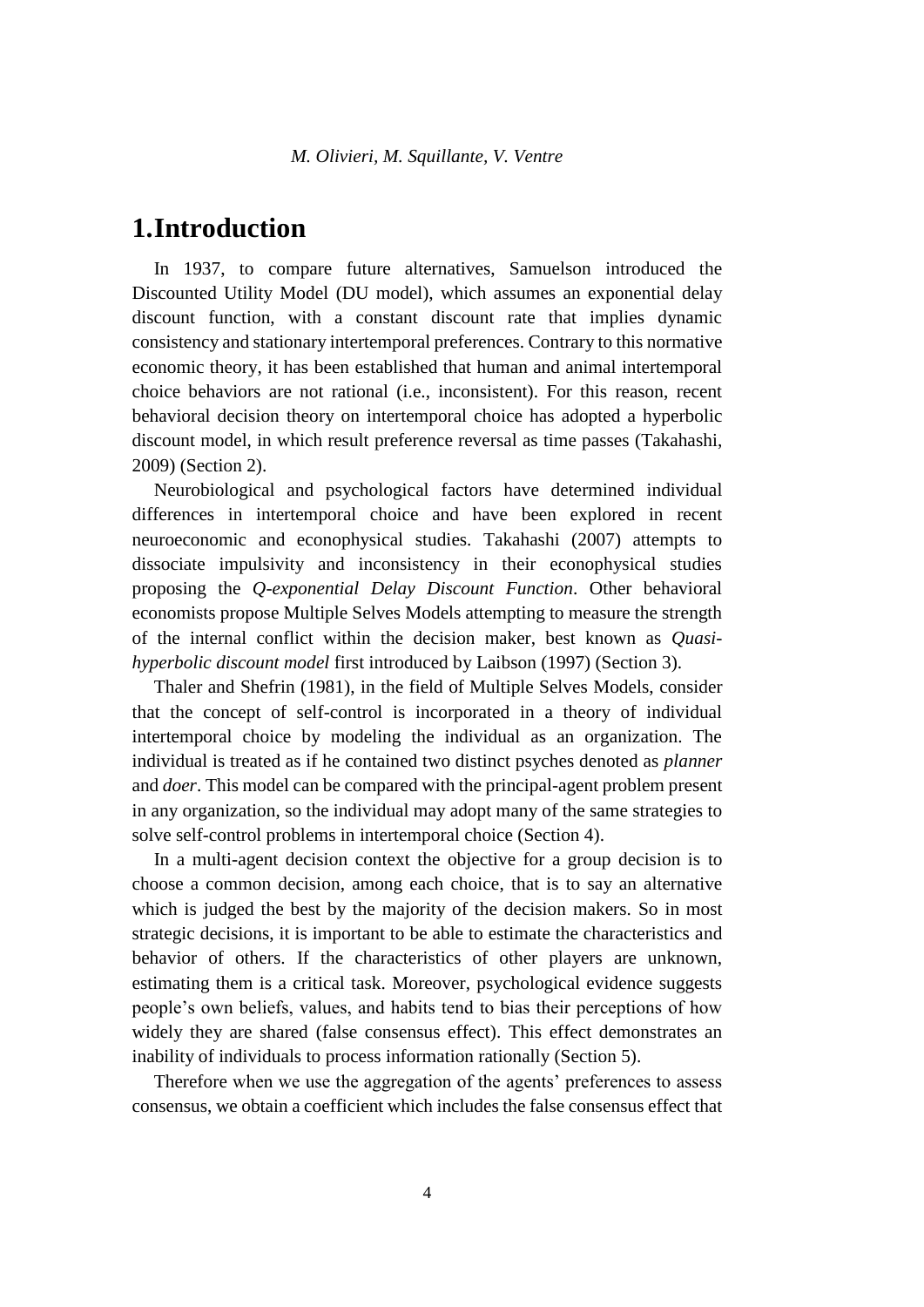depends on the subjectivity and also increases the degree of consensus. To eliminate this aspect of human judgment vagueness we can use a model defined by ordered weighted averaging (OWA) operators introduced in Yager (1988) (Section 6).

Many decision problems are characterized by interplay between intertemporal considerations and strategic interactions. Two or more agents could have to take a common decision for a future time, in that process they are influenced by false consensus effect and by impulsivity that reveals inconsistency. Finally in order to consider intertemporal choices in a multi-agent decision process needs to study the problem of each agent and the influence of false consensus effect (Section 7). A strategic interaction is mathematical developed with the use of the theory of games, then it is possible to demonstrate the difference of psychological influence between a cooperative interaction (Section 8) and non-cooperative one (Section 9).

## **2.Intertemporal Discounting**

**Standard discount model.** The standard economic model of discounted utility (DU model) assumes that economic agents make intertemporal choices over consumption profiles  $(c_t, ..., c_T)$  and such preferences can be represented by an intertemporal utility function  $U^t(c_t, ..., c_T)$ , which can be described by the following form:

$$
U^{t}(c_{t},...,c_{T}) = \sum_{k=0}^{T-t} D(k)u(c_{t+k}) \qquad \text{where} \ \ D(k) = \left(\frac{1}{1+\rho}\right)^{k}
$$

So the DU model assumes an exponential temporal discounting function and a constant discount rate  $(\rho)$ . An important implication of these two features is that a person's intertemporal preferences are time-consistent: if in period *t* a person prefers  $c_2$  at  $t+2$  to  $c_1$  at  $t+1$ , then in period  $t+1$  she must prefer  $c_2$  at  $t+2$  to  $c_1$  instantly.

However, several empirical studies, mainly arisen from the field of psychology, have documented various inadequacies of the DU model as a descriptive model of behavior.

The first anomaly found to contradict discounted utility was that, instead of remaining constant over time, observed discount rates appear to decline with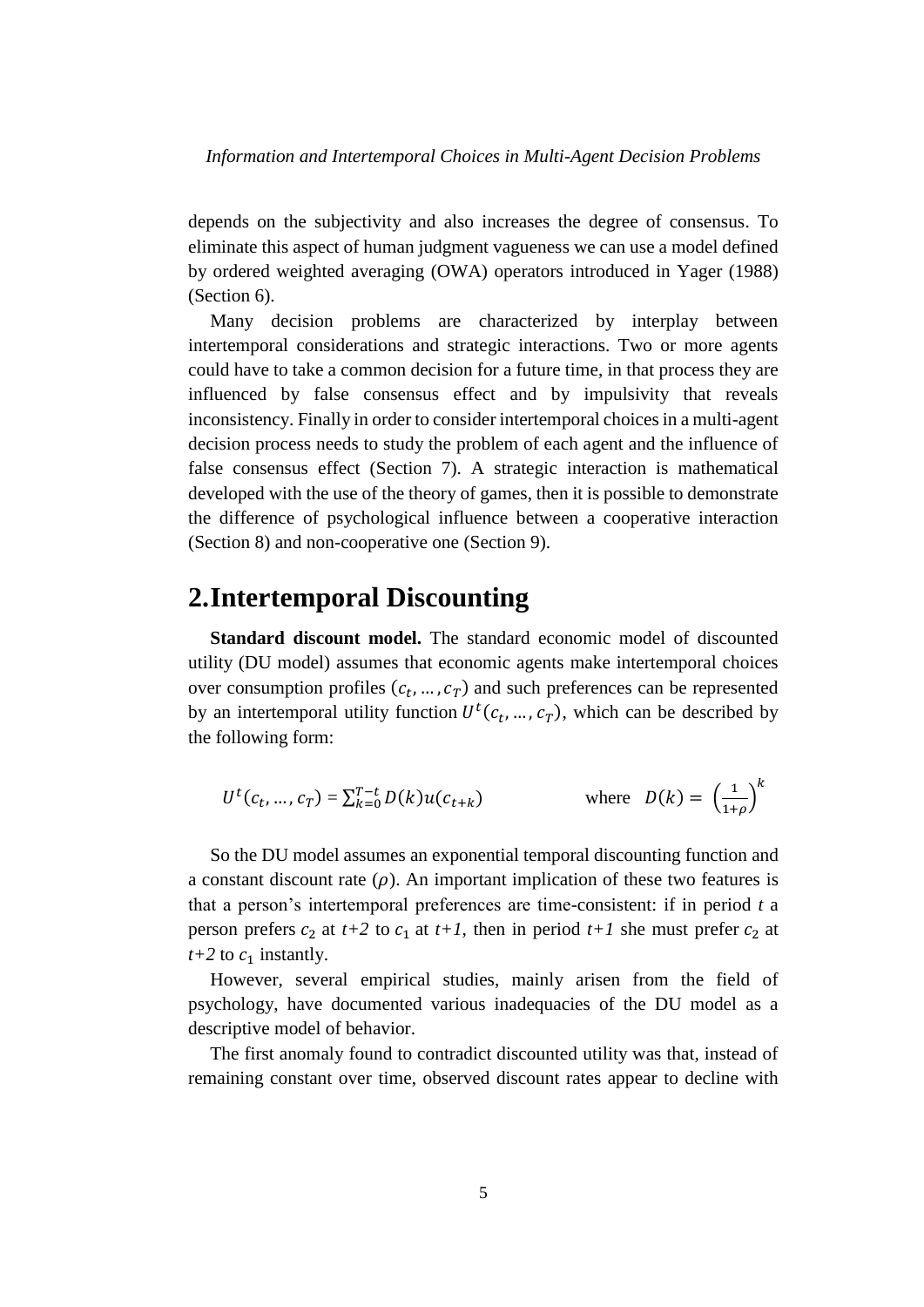time, this reveal decreasing impatience, or *hyperbolic discounting*: a later outcome is discounted less per unit of time than an earlier one (*delay effect*).

Furthermore, other anomalies derive from the fact that, even for a given delay, discount rates vary across different types of intertemporal choices:

- larger outcomes are discounted at a lower rate than smaller outcomes (*magnitude effect*);
- gains are discounted at a higher rate than losses of the same magnitude (*sign effect*);
- increasing sequences of consumption are preferred over decreasing ones even if the total amount is the same (*improving sequence effect*).

**Hyperbolic discount model**. A hyperbolic discount model can represent the tendency of the individuals to increasingly choose a smaller-sooner reward over a larger-later reward as the delay occurs sooner in time (delay effect).

Many authors proposed different hyperbolic discount functions, in which  $\delta$ (temporal discount function) increases with the delay to an outcome. In 1992 Loewenstein and Prelec proposed this form:

$$
d(t) = \left(\frac{1}{1 + \alpha t}\right)^{\beta/\alpha}
$$

where  $\beta > 0$  is the degree of discounting and  $\alpha > 0$  is the departure from exponential discounting.

A second type of empirical support for hyperbolic discounting comes from experiments on dynamic inconsistency. Several studies report systematic preference reversals between two rewards as the time-distance to these rewards diminishes. A hyperbolic discount model can demonstrate this; in fact, nonexponential time-preference curves can cross (Strotz, 1955/56) and consequently the preference for one future reward over another may change with time.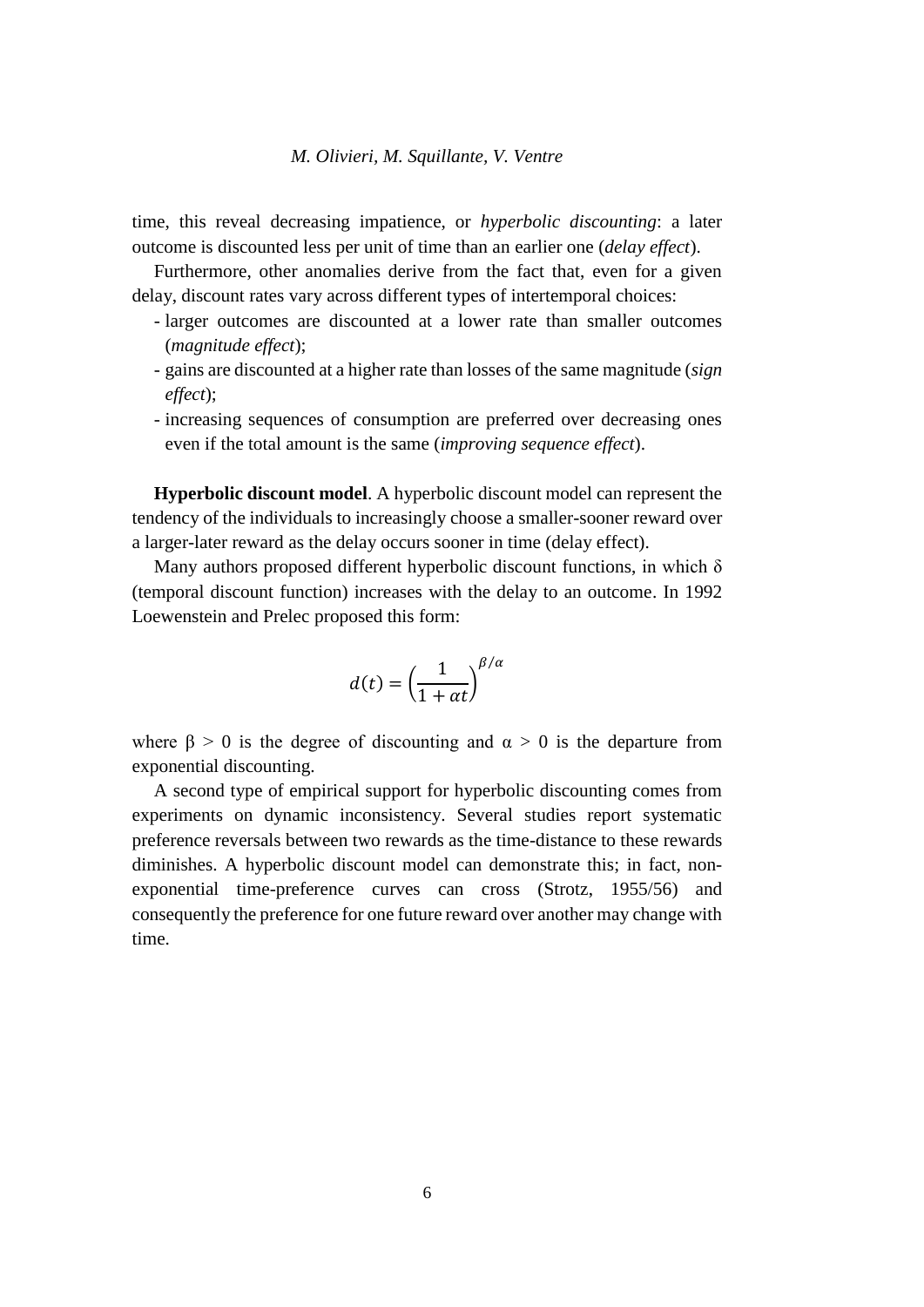## **3.Neuroeconomics: two model to consider impulsivity and inconsistency in intertemporal choice**

Behavioral economist have found that there is a number of behavior patterns that violate the rational choice theory (Kahneman et al., 1982; Thaler, 1991); the most important is inconsistent preference, which represent behavior typically seen in psychiatric disorders (alcoholism, drug abuse), but also in more ordinary phenomena (overeating, credit card debt).

Neuroeconomics has found that addicts are more myopic (have large timediscount rates) in comparison to non-addicted populations (Ainslie, 1975; Bickel, et al. 1999), so hyperbolic discounting may explain various human problematic behaviors (Laibson, 1997): loss of self-control, failure in planned abstinence from addictive drugs, etc.

Recently, behavioral neuroeconomic and econophysical studies have proposed two discount models, in order to better describe the neural and behavioral correlates of impulsivity and inconsistency in intertemporal choice.

*Q***-exponential discount model**. Takahashi et al. (2007) have proposed and examined this function for subjective value V(D) of delayed reward:

$$
V(D) = \frac{A}{exp_q(k_qD)} = A/[1 + (1 - q)k_qD]^{\frac{1}{1 - q}}
$$

where D denotes a delay until receipt of a reward, A the value of a reward at D  $= 0$ , and k<sub>q</sub> a parameter of impulsivity at delay D = 0 (*q*-exponential discount rate) and the *q*-exponential function is defined as:

$$
exp_q(x) = (1 + (1 - q))^{\frac{1}{1 - q}}
$$

This function can distinctly parametrized impulsivity and inconsistency. If q  $< 0$ , the intertemporal choice behavior is more inconsistent than hyperbolic discounting (Ventre and Ventre, 2012).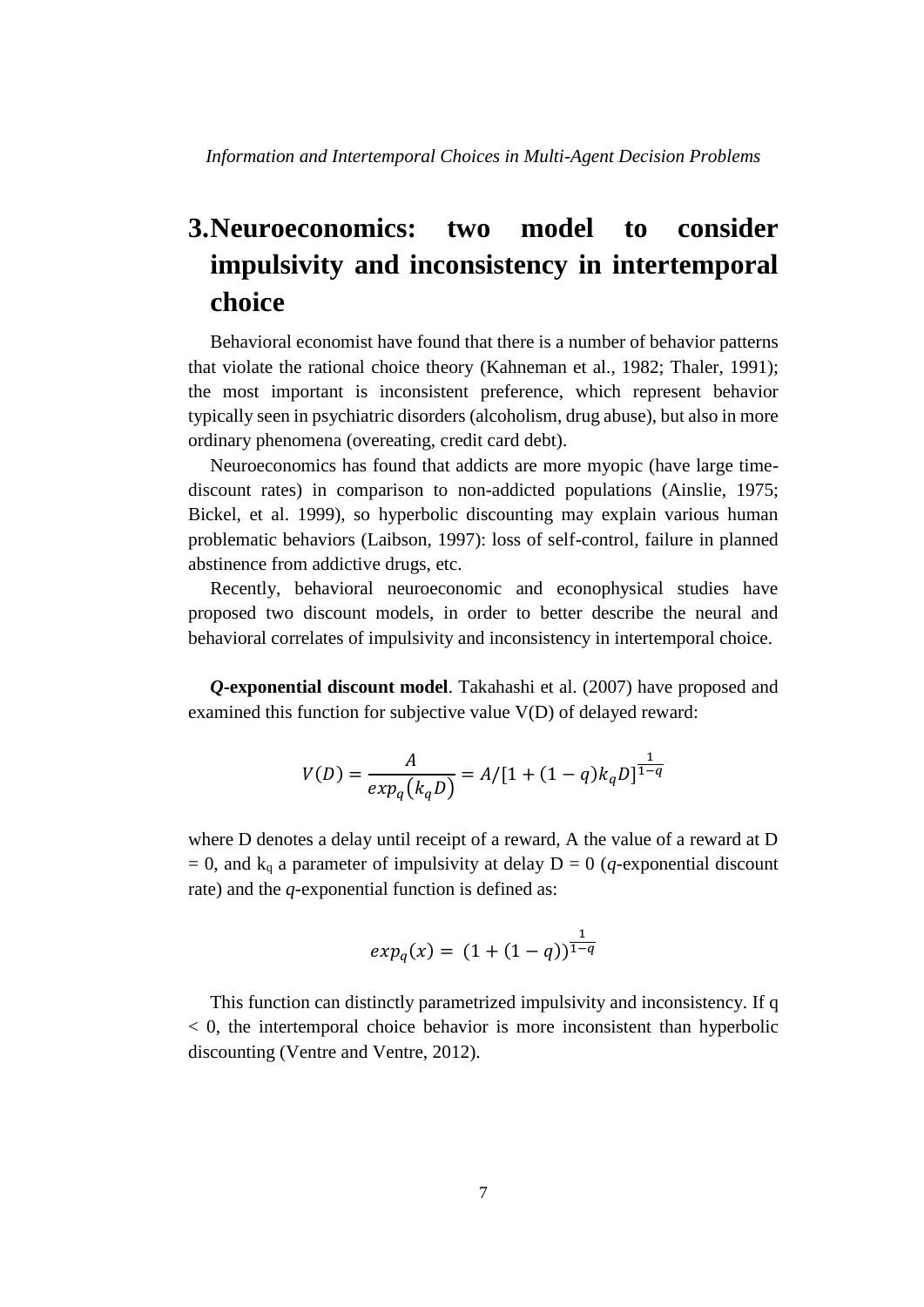**Quasi-hyperbolic discount model.** Behavioral economists have proposed that the inconsistency in intertemporal choice may be attributable to an internal conflict between "multiple selves" within a decision maker. As a consequence, there are (at least) two exponential discounting selves (with two exponential discount rates) in a single human individual; and when delayed rewards are at the distant future  $(>1$  year), the self with a smaller discount rate wins, while delayed rewards approach to the near future (within a year), the self with a larger discount rate wins, resulting in preference reversal over time. This intertemporal choice behavior can be parametrized in a quasi-hyperbolic discount model (also as a β-δ model) (Laibson 1997; O'Donoghue and Rabin, 1999).

For discrete time  $\tau$  (the unit assumed is one year) it is defined as (Laibson, 1997):

 $F(\tau) = \beta \delta^t$  (for  $\tau = 1, 2, 3, ...$ ) and  $F(0) = 1$  ( $0 < \beta < \delta < 1$ ).

A discount factor between the present and one-time period later  $(\beta)$  is smaller than that between two future time-periods  $(\delta)$ .

In the continuous time, the proposed model is equivalent to the linearlyweighted two-exponential functions (generalized quasi-hyperbolic discounting):

$$
V(D) = A[w \exp(-k_1 D) + (1 - w) \exp(-k_2 D)]
$$

where  $w, 0 \lt w \lt 1$ , is a weighting parameter and  $k_l$  and  $k_2$  are two exponential discount rates  $(k_1 < k_2)$ . Note that the larger exponential discount rate of the two  $k_2$ , corresponds to an impulsive self, while the smaller discount rate  $k_1$ corresponds to a patient self (Ventre and Ventre, 2012).

These economists proposed different Multiple Self Models, which often draw analogies between intertemporal choice and a variety of different models of interpersonal strategic interactions.

### **4.Self-control in intertemporal choices**

In many cases a dynamic inconsistent behavior is attributed to the existence of contingent "temptations" that increase impulsivity and induce a deviation from the desirable behavior. What the person knows to be his best long run interest conflict with his short run desires.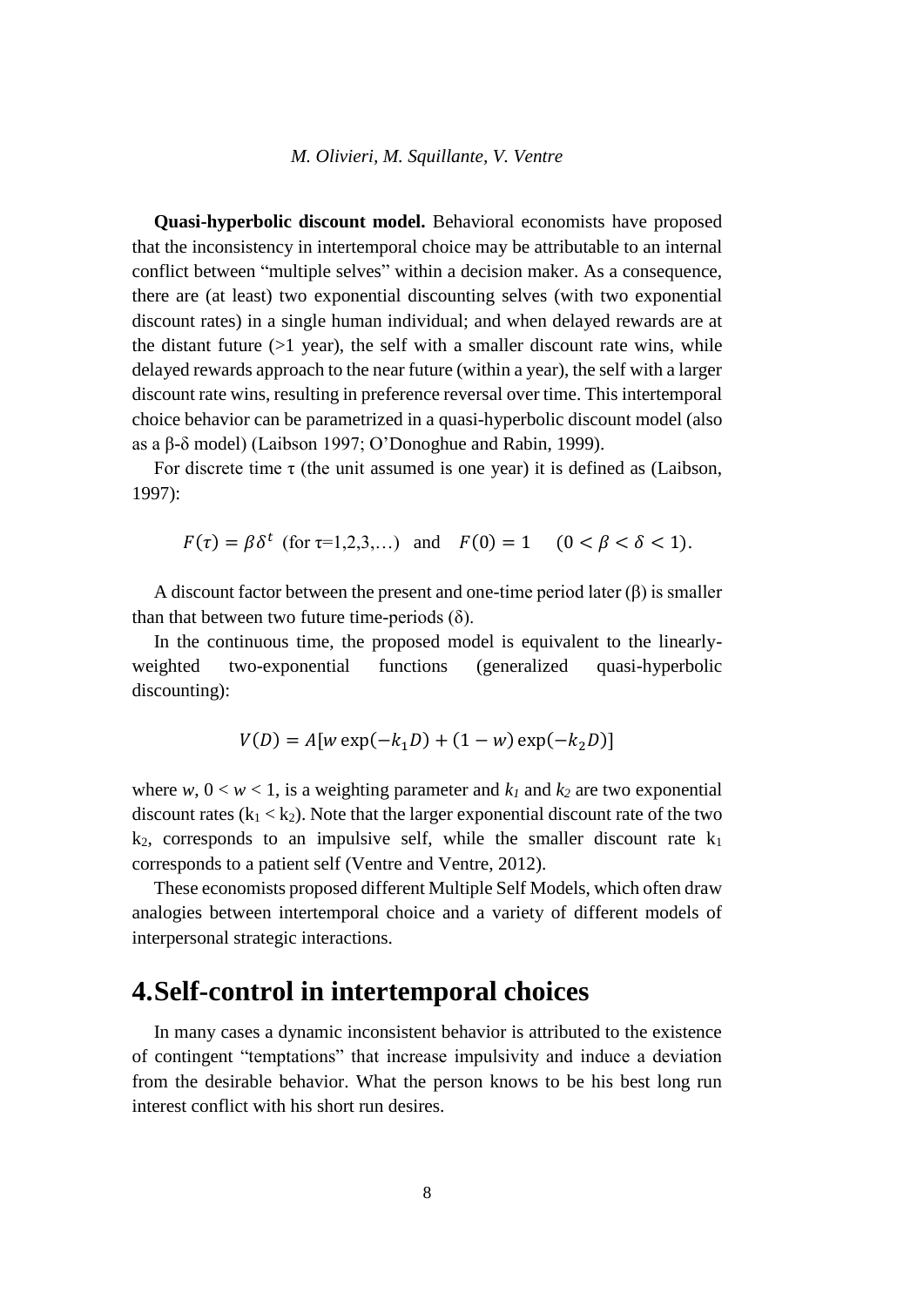**Stroz's model**. To represent this incoherent purpose, Strotz (1955) proposed two strategies that might be employed by a person who foresees how her preferences will change over time.

*The "strategy of pre-commitment":* a person can commits to some plan of action. For example, consider a consumer with an initial endowment  $K_0$  of consumer goods which has to be allocated over the finite interval (0, T). At time period *t* he wishes to maximize his utility function:

$$
J_0 = \int_0^T \lambda(t-0)U[\,\bar{c}(t),t]dt \quad \text{subject to} \quad \int_0^T c(t)dt = K_0
$$

where  $[\bar{c}(t), t]$ , is the instantaneous rate of consumption at time period *t*, and  $\lambda(t)$ − 0) is a discount factor, the value of which depends upon the elapse of time between a past or future date and present. And this implies that the discounted marginal utility of consumption should be the same for all periods. But, at a later date, the consumer may reconsider his consumption plan. The problem then is to maximize

$$
J_0 = \int_0^T \lambda(t - \tau) U[c(t), t] dt \quad \text{subject to} \quad \int_\tau^T c(t) dt = K_\tau = K_0 - \int_0^\tau c(t) dt
$$

The optimal pattern of consumption will change with changes in  $\tau$  and if the original plan is altered, the individual is said to display dynamic inconsistency. Strotz showed that individuals will not alter the original plan only if  $\lambda(t, \tau)$  is exponential in  $|t - \tau|$ .

*The "strategy of consistent planning":* since pre-commitment is not always a feasible solution to the problem of intertemporal conflict, an individual may adopt a different strategy: take into account future changes in the utility function and reject any plan that he will not follow through. His problem is then to find the best plan among those he will actually follow.

**Thaler and Shefrin's model.** In the setting of Multiple Selves Models, to control impulsivity, Thaler and Shefrin (1981) proposed a "planner-doer" model which draws upon principal-agent theory. They treat an individual as if he contained two distinct psyches: one *planner*, which pursue longer-run results, and multiple *doers*, which are concerned only with short-term satisfactions, so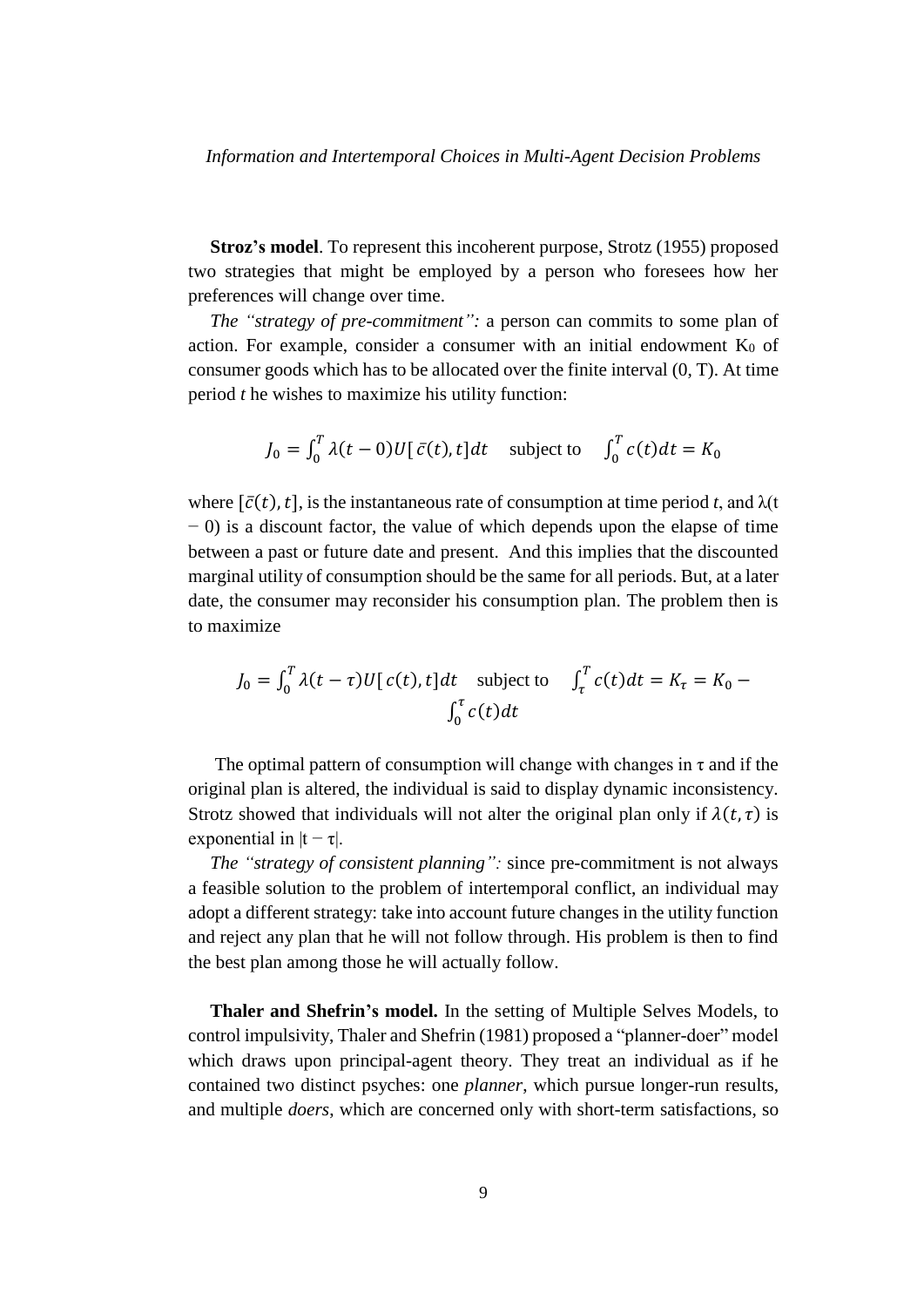they care only about their own immediate gratification (and have no affinity for future or past doers).

For example, consider an individual with a fixed income stream  $y =$  $[y_1, y_2, ..., y_T]$ , where

$$
\sum_t y_t = Y
$$

which has to be allocated over the finite interval  $(0, T)$ . The planner would choose a consumption plan to maximize his utility function

$$
V(Z_1, Z_2, ..., Z_T) \quad \text{subject to} \quad \sum_{t=1}^t c_t \le Y
$$

in which such  $Z_t$  is a function of utility of level consumption in  $t$  ( $c_t$ ).

On the other hand, an unrestrained doer 1 would borrow  $Y - y_1$  on the capital market and therefore choose  $c_1 = Y$ ; the resulting consequence is naturally  $c_2 =$  $c_3 = \cdots = c_T = 0$ . Such action would suggest a complete absence of psychic integration.

Then the model focuses on the strategies employed by the planner to control the behavior of the doers, and it proposes two instruments he can use. (a) He can impose *rules* on the doers' behavior, which operate by altering the constraints imposed on any given doer. Pure rules, like pre-commitment, can be a very effective self-control strategy because they eliminate all choice. The advantage of these strategies is that once in place they require little or no self-enforcement. However, they may be unavailable or too expensive. (b) He can use *discretion*  accompanied by some method of altering the incentives or rewards to the doer without any self-imposed constraints. One planner can alter the doer's utility function directly introducing a modification parameter  $\theta = \theta_1, \theta_2, ..., \theta_T$ . Z is assumed to be a function of two arguments,  $c_t$  and  $\theta_T$ . If  $\theta_T = 0$ , then the doer is completely unrestrained. As *θ<sup>t</sup>* increases, both *Z* and *(δZt)/(δct)* are reduced. *θ* might be thought of as a guilt parameter. The higher is  $\theta_t$ , the more guilt the doer feels for any level of *c<sup>t</sup>* (Ventre and Ventre, 2012).

In conclusion, the essential insight that Multi Selves Model capture is that, much like cooperation in a social dilemma, self-control often requires the cooperation of a series of temporally situated selves. When one "self" defects by opting for immediate gratification, the consequence can be a kind of unraveling or "falling off the wagon" whereby subsequent selves follow the precedent (Frederick, Loewenstein, and O'Donoghue, 2002).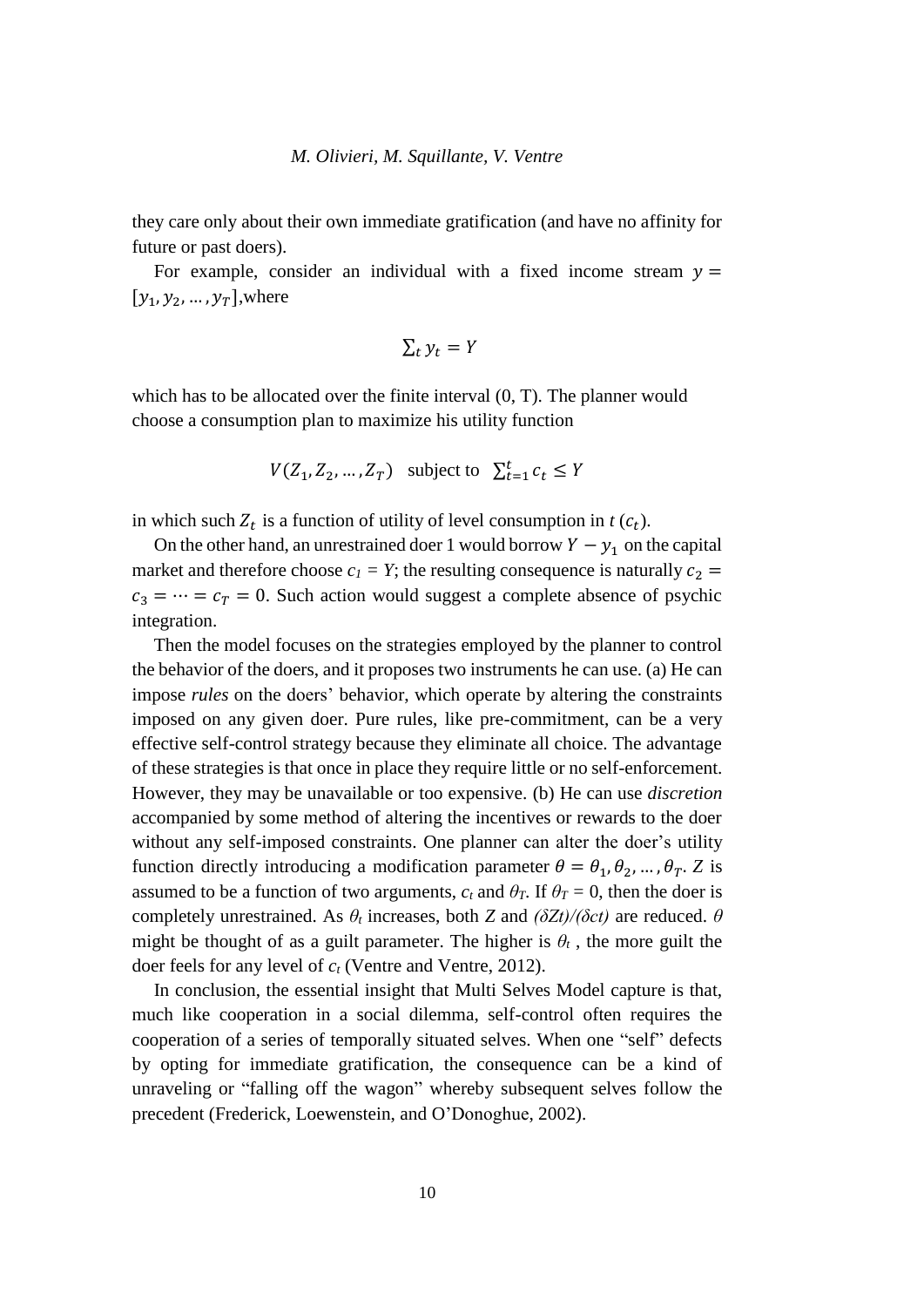## **5.Multi-agent decision problem: consensus and false consensus effect**

In a multi-agent decision problem an individual needs to take his intertemporal choice considering others' preferences, to the purpose of achieving a consensus on a common decision. Group decision problems, indeed, consist in finding the best alternative(s) from a set of feasible alternatives  $A =$  $\{a_1, ..., a_n\}$  according to the preferences provided by a group of agents  $E =$  ${e_1, ..., e_m}$ . The objective is to obtain the maximum degree of agreement among the agents' overall performance judgements on the alternatives.

Once the alternatives have been evaluated, the main problem is to compare agents' judgements to verify the consensus among them; in the case of unanimous consensus, the evaluation process ends with the selection of the best alternative(s). However, in real situations humans rarely come to a unanimous agreement: this has led to evaluate not only crisp degrees of consensus (degree 1 for fully and unanimous agreement) but also intermediate degrees between 0 and 1 corresponding to partial agreement among all agents. Furthermore, full consensus (degree  $= 1$ ) can be considered not necessarily as a result of unanimous agreement, but it can be obtained ever in the case of agreement among a fuzzy majority of agents (Fedrizzi M, Kacprzyk J, Nurmi H., 1992/1993).

The judgements of each agent are frequently based, in part, on intuition or subjective beliefs, rather than detailed data on the preferences of the people being predicted. Such intuitive judgements become more pervasive judgements when people lack necessary data to base their judgements.

Research in others areas of social judgement has revealed that people are egocentric: they judge others in the same way that they judge themselves. Consequently, as pointed out in several experiments, each decision maker overestimates his own opinion. Social psychology has founded that people with a certain preference tend to make higher judgements of the popularity of that preference in others, compared to the judgements of those with different preferences. This empirical result has been termed the *false consensus effect* (Ross et al., 1977; Mullen, et al., 1985). It states that individuals overestimate the number of the people who possess the same attributes as they do. People often believe that others are more like themselves than they really are. Thus, their predictions about others' beliefs or behaviors, based on casual observation,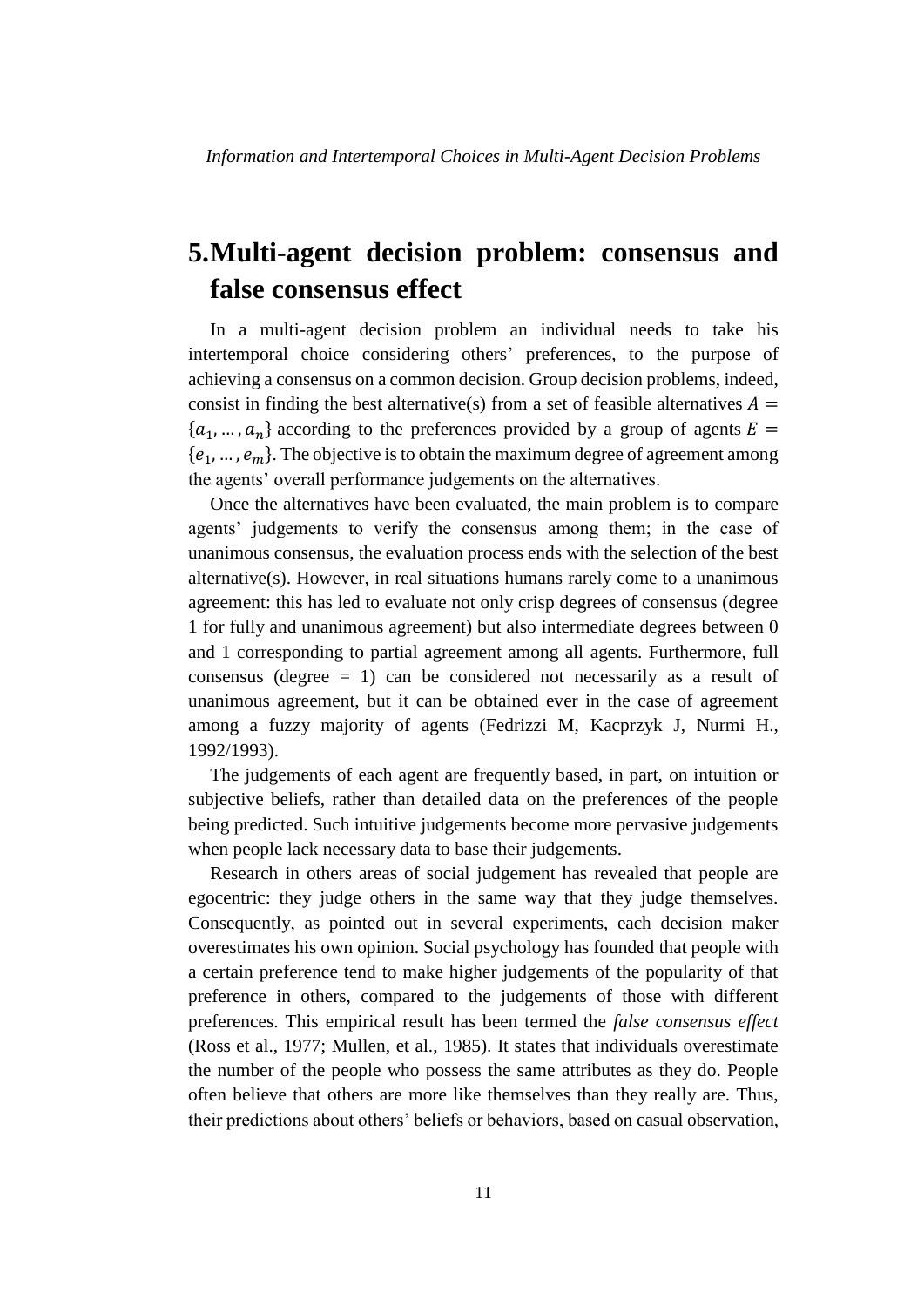are very likely to err in the direction of their own beliefs or behavior. For example, college students who preferred brown bread estimated that over 50% of all other college students preferred brown bread, while white-bread eaters estimated that 37% showed brown bread preference (Ross et al., 1977).

As the consequence, in multi-agent decision problem we often have to deal with different opinions, different importance of criteria and agents, who are not fully impartial objective. In this sense, the false consensus effect produces partial objectivity and incomplete impartiality, which perturbs the agreements over the evaluation.

## **6.Assessment of consensus and false consensus effect**

In the literature, different methods to compute a degree of a consensus in fuzzy environments have been defined, and some approaches have been proposed to measure consensus in the context of fuzzy preference relations (Fedrizzi, Kacprzyk, Nurmi, 1992-1993). But, as we have seen, the false consensus effect can lead to an absence of objectivity in the evaluation process. Indeed, there may be cases where an agent would not be able to objectively express any kind of preference degree between two or more of the available options caused by the presence of the false consensus effect.

Then just a numerical indication seems not to be sufficient to synthesize the degree of consensus of agents. To put in evidence the lack of objectivity and, consequently, synthesized judgements, a description of the individual opinion should incorporate both the true knowledge generated agent opinion and the subjective component that produces false consensus outputs. The opinion of each agent is decomposed into two components: a vector, made of the ranking of the alternatives, built by means of a classical procedure, e.g., a hierarchical procedure, and a fuzzy component that represents the contribution of the false consensus effect, which we assume to be fuzzy in nature. This allows us to consider aggregation operators, such as OWA operators, useful when synthesis among fuzzy variables is to be built (Squillante and Ventre, 2010).

The formal model considers the set  $N$  of decision makers, the set  $A$  of the alternatives, and the set C of the criteria. Let any decision maker  $I \in N$  be able to assess the relevance of each criterion. Precisely, for every  $i$ , a function

$$
h_i: C \to [0,1] \quad \text{with} \quad \sum_{c \in C} h_i(c) = 1
$$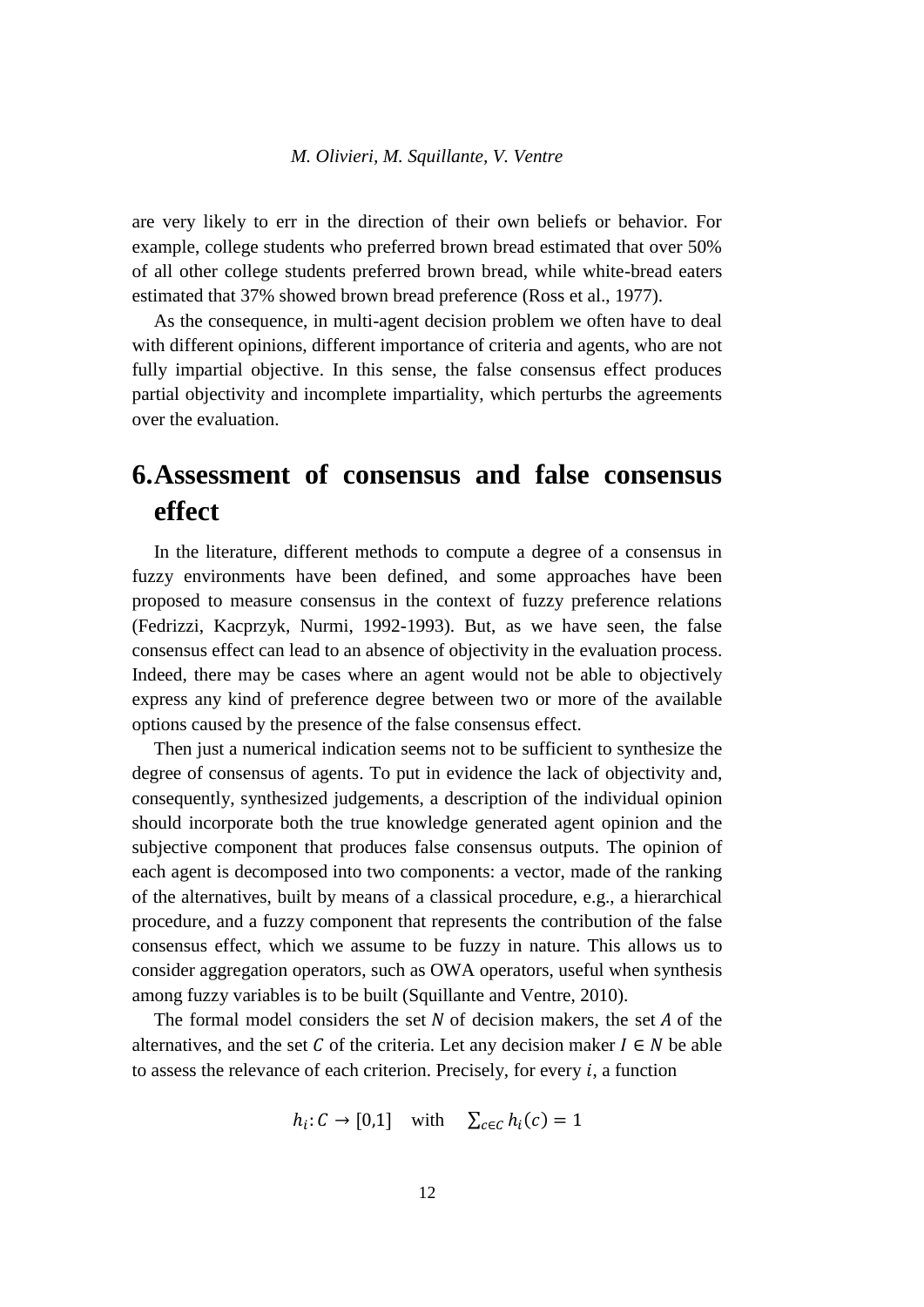denoting the evaluation or weight that the decision maker assigns to the criterion  $c$ , is defined.

Furthermore, the function

$$
g_i: A \times C \rightarrow [0,1]
$$

is defined, such that  $g_i(a, c)$  is the value of the alternative  $a$  with respect to the criterion  $c$ , in the perspective of  $i$ .

Let  $n$ ,  $p$ , and  $m$  denote the (positive integer) numbers of the elements of the sets N, C, and A, respectively. The value  $h_i(c)_{c \in C}$  denotes the evaluation of the p-tuple of the criteria by the decision maker *i* and the value  $g_i(c, a)_{c \in C, a \in A}$ denotes the matrix  $p \times m$  whose elements are the evaluations, made by i, of the alternatives with respect to each criterion in C. Function:  $A \rightarrow [0,1]$ , defined by

$$
(f_i(a))_{a \in A} = h_i(c)_{c \in C} \cdot g_i(c, a)_{c \in C, a \in A}
$$

is the evaluation, made by *i*, of the alternative  $a \in A$ .

An Euclidean metric that acts between couples of decision makers  $i$  and  $j$ , i.e., between individual rankings of alternatives, is defined by

$$
d(f_i, f_j) = \sqrt{\frac{1}{|A|} \sum_{a \in A} (f_i(a) - f_j(a))^2}
$$

If the functions  $h_i$ ,  $g_i$  range in [0, 1], then also  $0 \leq d(f_i, f_j) \leq 1$ .

If we set  $d^* = max\{d(f_i, f_j)|i,j \in N\}$ , then a degree of consensus  $\delta^*$  can be defined as the complement to one of the maximum distance between two positions of the agents:

$$
\delta^* = 1 - \delta^* = 1 - \max\{d(f_i, f_j)|i, j \in N\}.
$$

Now to identify the portion of the false consensus effect internal to the consensus-reaching process we have to consider a vector that represents the *components of the consensus* =  $p(a)P + q(a)Q$ . This polynomial representation of the measure of the effect is composed by a numeric component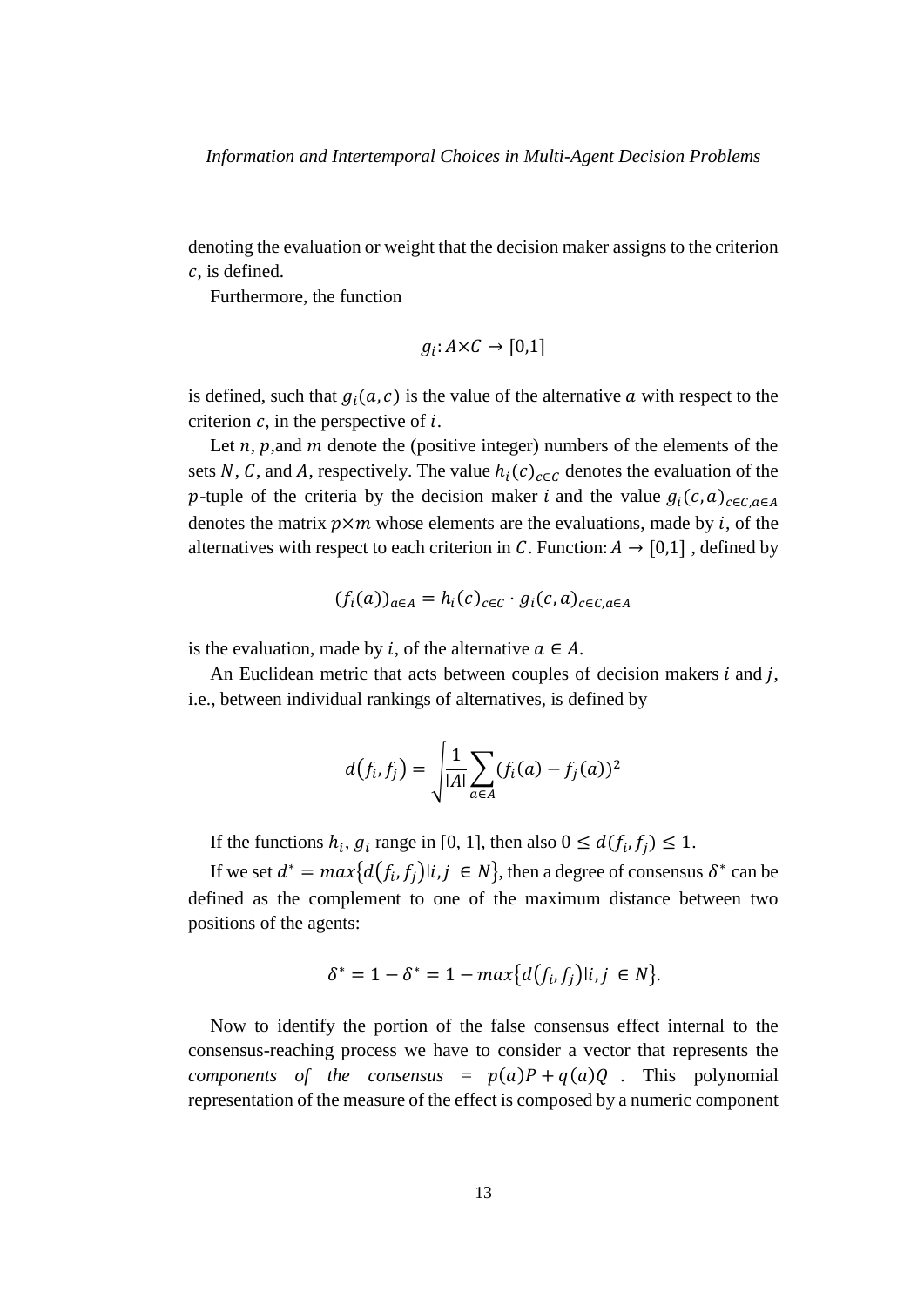$p(a)P$  that contains all quantitative information available derived from the consensus-reaching process, and  $q(a)Q$  that reflects the false consensus effect.

Then the measure of the effect is:

$$
q(a) = \frac{1}{N(d^*)^2} \sum_{i=1}^N (f_i - f_j)^2
$$

with 
$$
0 \le q(a) \le 1, \forall i, j \in N
$$
.

This component can be estimate with OWA operators (a large class of decision support tools for providing heuristic solution to situations where several trade-offs should be taken into consideration). In Yager (1988) is introduced an approach for multiple criteria aggregation, based on ordered weighted averaging (OWA) operators. By ranking the alternatives, the operators provide an enhanced methodology for evaluating actions on a qualitative basis.

## **7.False consensus effect and intertemporal choice in a multi-agent context**

Many decisions are made in condition of strategic interaction, i.e. situations in which consequences of our choices depend on decisions of others interactive. For example, in bidding in auctions or in a bargaining the choice depends not only on one's evaluation of the good but also on the evaluation of other individuals.

Mathematical instrument used to describe these situations is the theory of games. Indeed, a strategic game is considered as an interactive situation where two or more rivals interact and try to obtain an advantage from this interdependence.

In this perspective, the theory of games can be considered as a tool for understanding and forecasting the decision-making processes; according to this theory the outcome of the game coincides with the decision of equilibrium, it occurs when each agent adopts the *best strategy*, which is the one selected on the basis of rational choice.

Rationality is one of the most important assumptions made in theory of games. It implies that every player always maximizes his [utility,](http://www.gametheory.net/dictionary/Utility.html) thus being able to perfectly calculate the probabilistic result of every action. So they have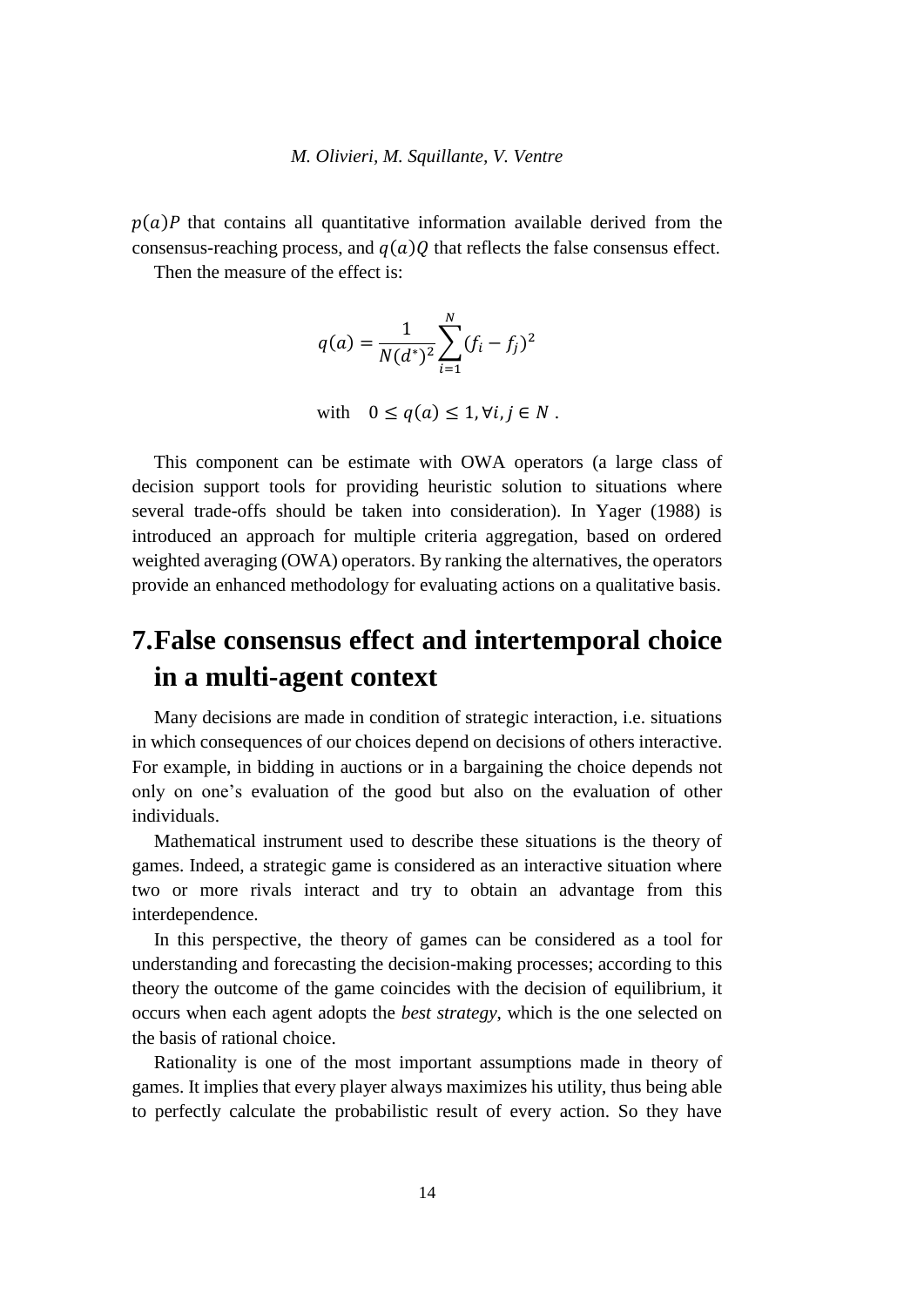consistent preferences on the final outcome of the decision-making process and their aim is to maximize these preferences.

However, first of all we have showed that intertemporal choices of each individual are influenced by impulsivity and show inconsistency; furthermore we have seen that in a group decision problem each individual tends to overestimate the extent to which other people share one's beliefs, attitudes and behaviors. This means that in a strategic interaction people are not rationales; their choices are not solely a function of the objective response but of their subjective structure. The consequence is that in a strategic interaction, the equilibrium of the decision is the result of an internal process (which not reveals rationality).

Rational choice and equilibrium decision coincide only if decision makers (alone or in group) succeed to fight loss of self-control and to keep out false consensus effect. So these psychological evidences involve new equilibriums in strategic games, which are not justified with rational behaviors.

The consequences are different according to the nature of the interactions; indeed, in theory of games the basic classification of interactions is between non-cooperative games and cooperative ones, consequently we have noncooperative decision problems and cooperative decision problems too. The first group summarizes the dynamics by which each person pursues his own interests without regard to gains / losses of others. In the second group, subjects form a coalition and assume mutual commitments to share the surplus generated by cooperation.

Psychological aspects of impulsivity and false consensus effect influence in different way these two kinds of interactions. A way to analyze these effects is to identify the portion of the false consensus effect in the equilibrium point (Section 6), and to consider influence of doers in each individual choice (Thaler and Shefrin, 1981).

### **8.Cooperative decision problems**

In a cooperative game a group of players (coalitions) may enforce cooperative behavior; hence the game is a competition between coalitions of players, rather than between individual players.

An example is a [coordination game,](http://en.wikipedia.org/wiki/Coordination_game) when players choose the strategies by a [consensus decision-making](http://en.wikipedia.org/wiki/Consensus_decision-making) process. Indeed, coordination games are a class of games with multiple [pure strategy](http://en.wikipedia.org/wiki/Pure_strategy) [Nash equilibria](http://en.wikipedia.org/wiki/Nash_equilibrium) in which players choose the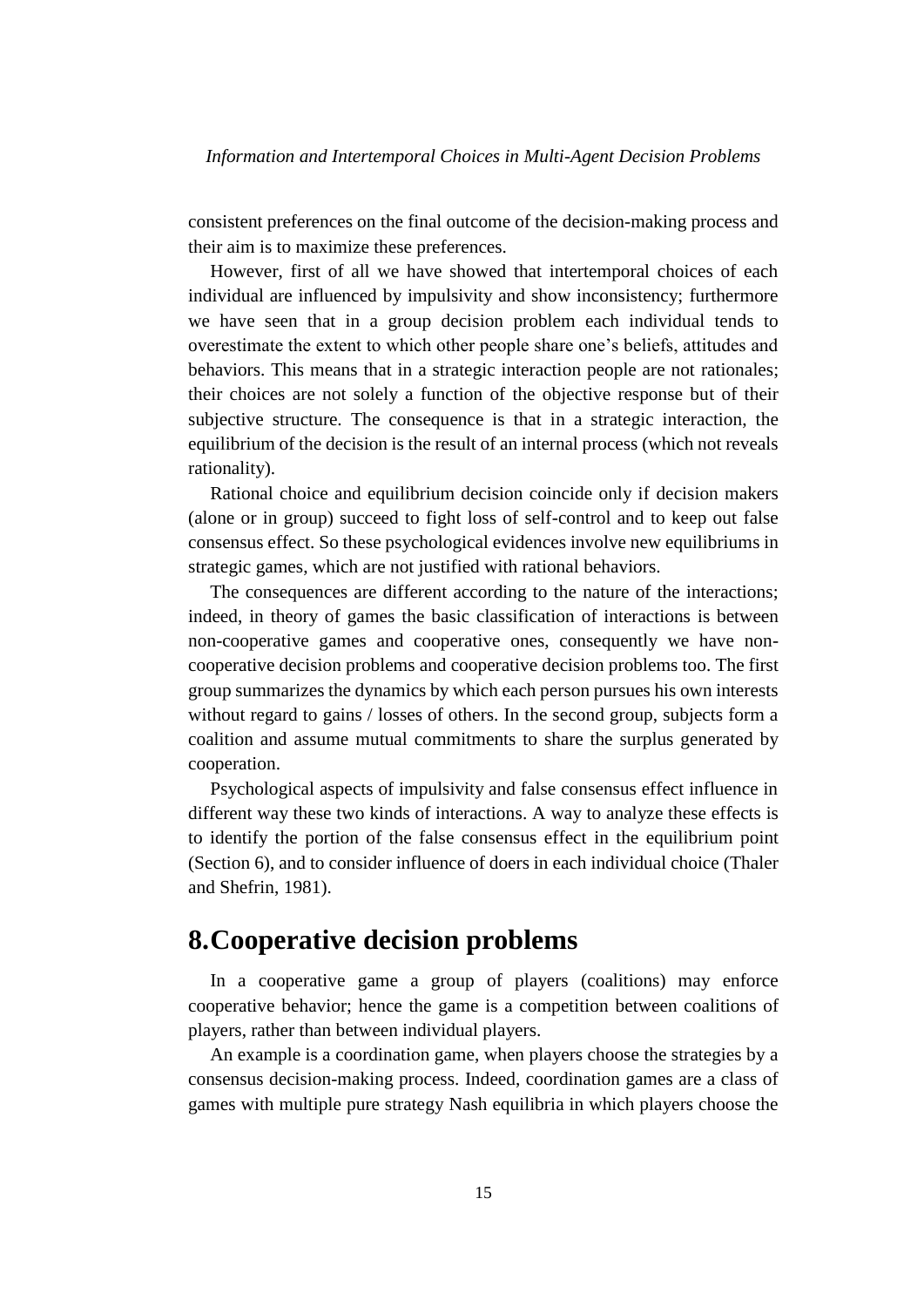same or [corresponding](http://en.wikipedia.org/wiki/Bijection) [strategies.](http://en.wikipedia.org/wiki/Strategy) The classic example of coordination game is the "battle-of-the sexes", where an engaged couple must choose what to do in the evening: the man prefers to attend a baseball game and the women prefers to attend an opera. In term of utility the payoff for each strategy is:

|       |              | Man       |              |
|-------|--------------|-----------|--------------|
|       |              | Opera (O) | Baseball (B) |
| Woman | Opera (O)    | 3, 1      | 0, 0         |
|       | Baseball (B) | 0, 0      | 1, 3         |

In this example there are multiple outcomes that are equilibriums: (B,B) and (O,O). However both players would rather do something together than go to separate events, so no single individual has an incentive to deviate if others are conforming to an outcome: the man would attend the opera if he thinks the woman will be there even though he prefers the other equilibrium outcome in which both attend the baseball game.

One of the most commonly suggested criteria for the analysis of games with multiple equilibria is to select the one with the highest payoffs for all, if such a "Paretodominant" outcome exists.

In this context, a consensus decision-making process can be considered as an instrument to choose the best strategy in a coordination game. The final decision is often not the first preference of each individual in the group and they may not even like the final result. But it is a decision to which they all consent because it is the best for the group.

If we follow the Thaler and Shefrin's model, we can analyze choices in a cooperative game in this way: at period-one the planner of each agent states his preference, which is the *best strategy* because the planner wants maximize his utility function; indeed planners are rational part of each player.

However, the period-one doers of each agent want obtain an immediate gratification, so they drive each agent to act differently from rational program of own planner, thinking that the others make the same by effect of false consensus. But each agent have a different utility function, so each one will select a different choice with degree  $= 1$ , and this make impossible the aggregation of the preferences with OWA operators to obtain a common decision. In fact according the model to measure consensus proposed in Section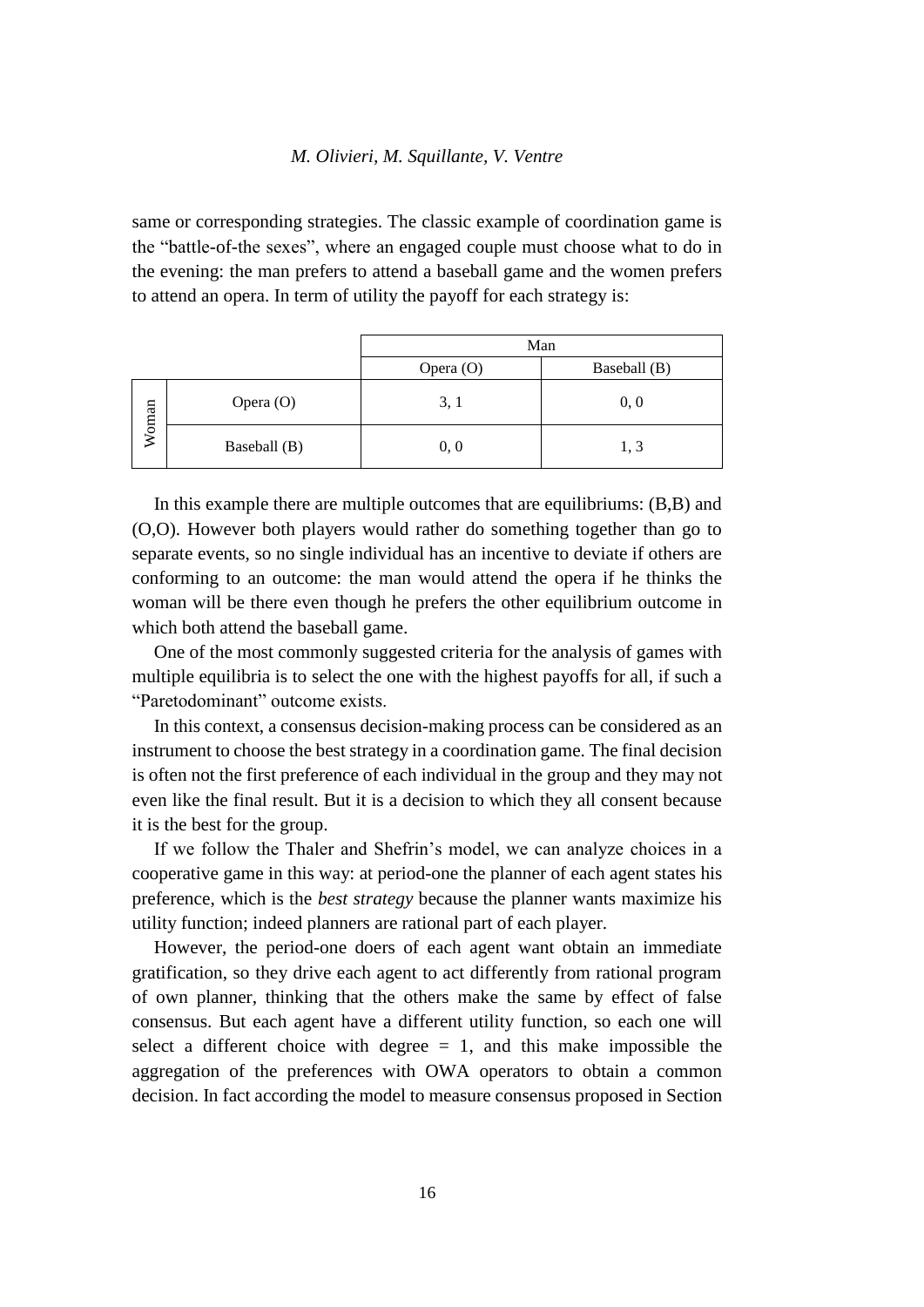6 a certain consensus degree  $\delta \in (0,1]$  is required in advance, consensus is reached if the constraint  $\delta^* \geq \tilde{\delta}$  is satisfied.

Nevertheless, in cooperative decision problem, the influence of doers can be avoid, indeed agents can enforce [contracts](http://en.wikipedia.org/wiki/Contract) through parties at period-one, which eliminates the problem of loss of self-control, because it eliminates all choices.

As a consequence the consensus is obtained with the aggregation of preferences of each planner. The planners are rationales, so the final common choice is the best strategy according to the theory of games. However, the result of this aggregation includes a part of the coefficient called the false consensus effect that depends on the subjectivity and also increases the degree of the opinions (Squillante and Ventre, 2010): with cooperation the group utility is higher than real utility of each one derived from strategy chosen. So they have to extract from the degree of consensus the measure of false consensus effect according the model analyzed in Section 6.

This means that at the best solution corresponds an improvement in terms of utility that is overrated as a result of the false consensus.

Then in a cooperative decision problem the influence of false consensus effect is present at period-one, while the loss of self-control of each agent is fought by the imposition of a rule (Thaler and Shefrin, 1981). The rationality of the equilibrium choice of the game is saved by the possibility of making an arrangement among agents, which represents a pure rule to control the behavior of the doers and maintain self-control at later time (Section 4); nevertheless the final decision has a higher consensus degree because it is influenced by the false consensus effect. However this effect acts only on planners, so we can eliminate it in planners' utility functions: the false consensus effect directly influence the discount function of each agent.

For example, consider two person who live together and put in common a part of their monthly income to do the common expenses, this part of each salary form a fixed income stream  $y = [y_1, y_2, ..., y_T]$ , where

$$
\sum_t y_t = Y
$$

which has to be allocated over the finite interval  $(0, T)$ .

The two agents must agree on how to spend this money. We can eliminate the influence of the doers because both are obliged to deposit in common fund a fixed amount of money, and also because they made the plan of consumption of common expenses at period-one, so they can not use this money for other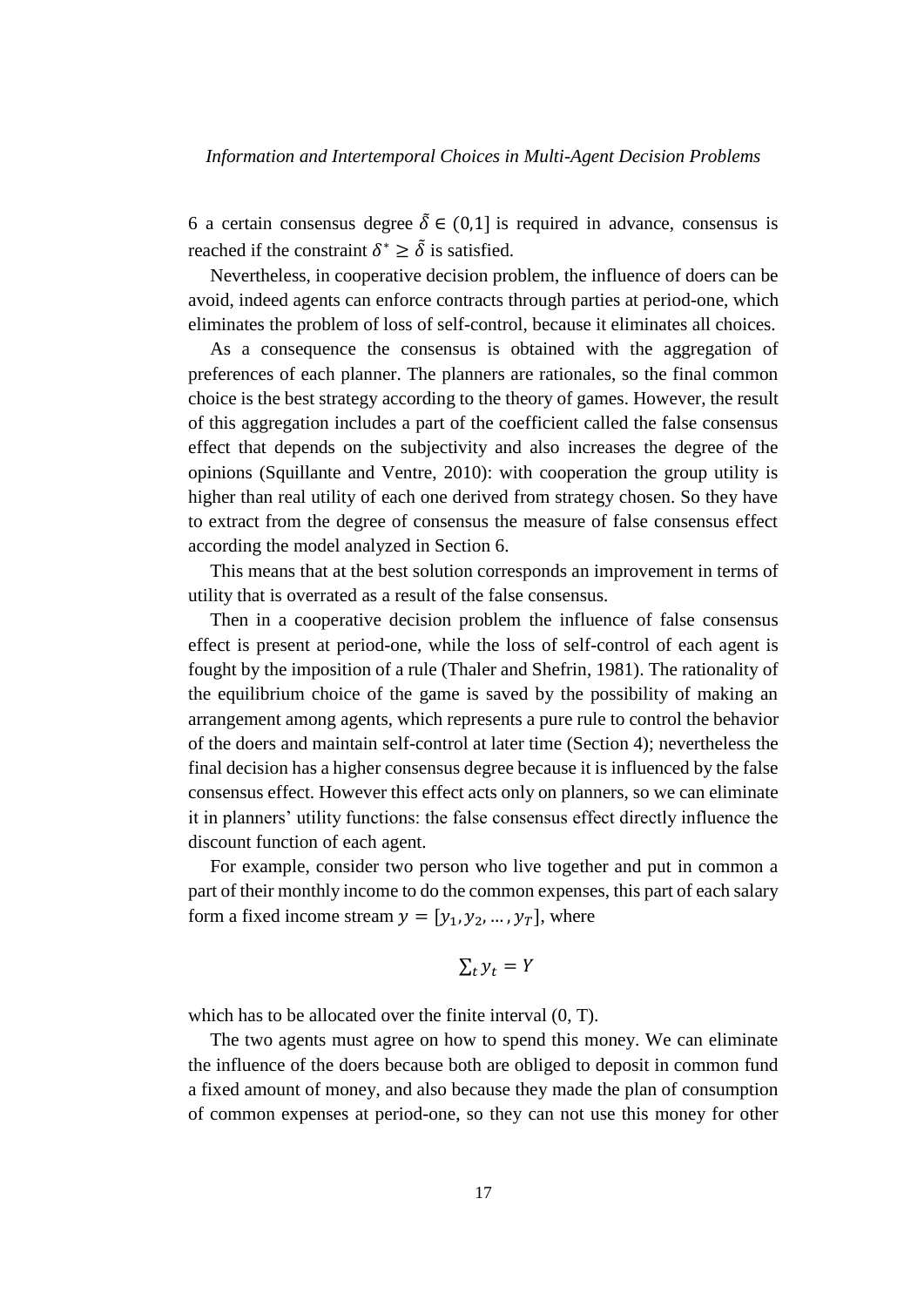purpose. In this way we can take into account only each planner and get the consensus about the common choice through the process of evaluation of a multi-agent decision problem.

The planner's preferences are represented by a utility function  $V(Z_1, Z_2, ..., Z_T)$ , in which such  $Z_t$  is a function of utility of level consumption in  $t$  ( $c_t$ ). Then the planner would choose a consumption common plan to maximize  $V(Z_1, Z_2, ..., Z_T)$ , subject to their fixed income stream

$$
\sum_{t=1}^t c_t \le Y.
$$

The consumption plan chosen by each agent will provide different degrees of preference for different types of consumption according to their preferences, then to reach an agreement it simply suffices aggregate the preferences of each planner (Section 6).

However, the consensual choice obtained will have a greater degree due to the false consensus effect established in the preferences of each planner.

So the utility function of each planner may be released in advance of the false consensus effect by reducing the degree of preference of favorite choices.

The function to maximize will always be  $V(Z_1, Z_2, ..., Z_T)$ , but each Z will represent a degree of utility lower for each type of preferred consume.

This example can be analyzed according to the theory of repeated games. The choice of "what we consume with the common fund" can be seen as a choice that is repeated over time. The repeated games study the repetition of the strategic choices over time.

According to the theory of games, if in a repeated game, finitely or infinitely, there are multiple Nash equilibria, then there are many subgame perfect equilibria. Some of these involve the play of strategies that are collectively more profitable for players than the one-shot game Nash equilibria. The economic reasoning that supports this balance is as follows: the players will agree to maximize their utility in the first period, while the actions to be taken in the second period are of two types: a punishment if the rival does not maintain the agreement and a prize (the best Nash equilibrium of the single game) if it is fair. In this case the strategies take into account the history of the game, which makes possible the cooperation. When the agents interact only once, they often have an incentive to deviate from cooperation, but in a repeated interaction, any mutually beneficial outcome can be sustained in an equilibrium. The deviation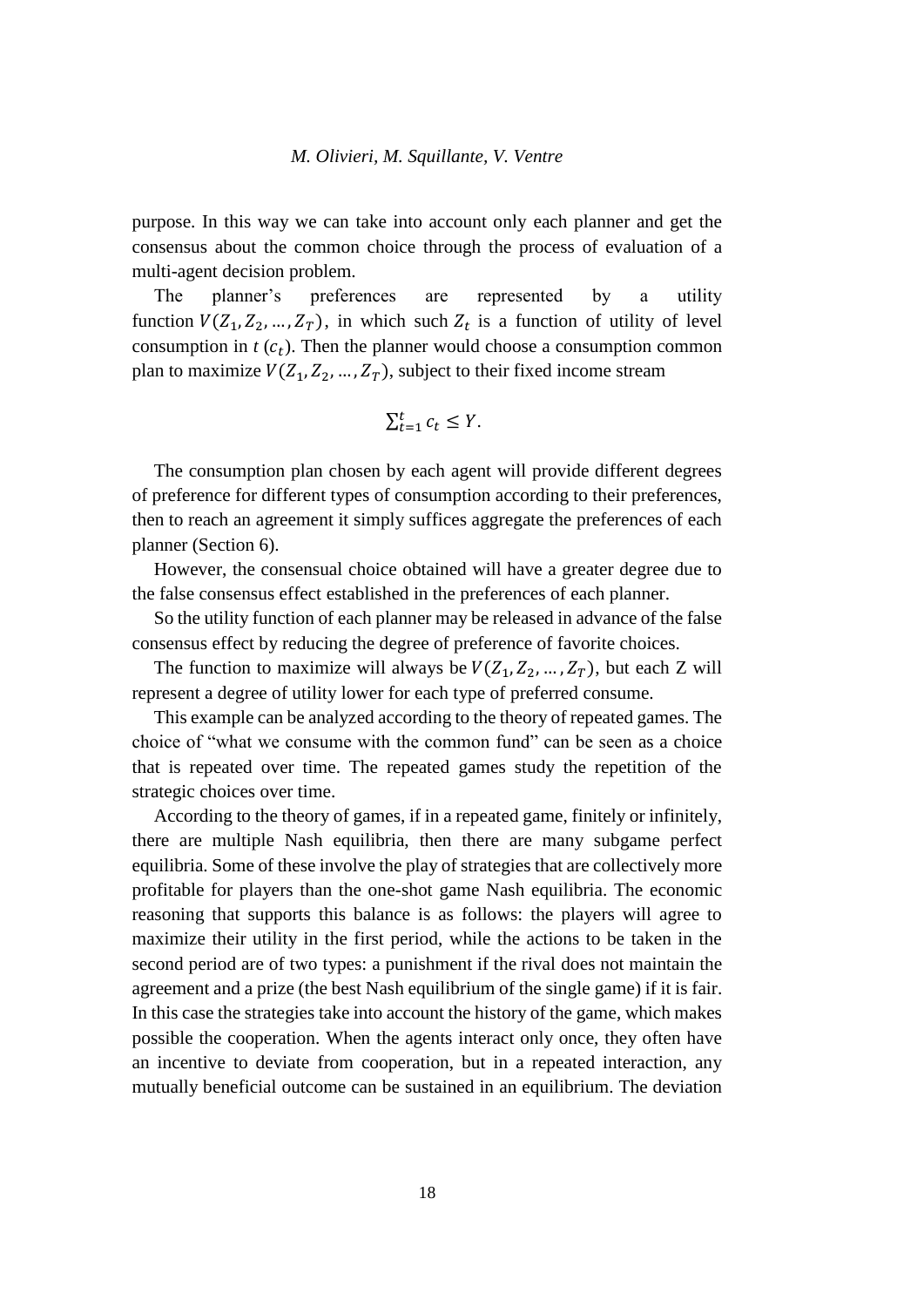is not convenient in the long run, since players can make retaliation and this operates especially when the game is repeated infinitely.

According to our theory, the end result is the same: repeating a cooperative game make possible to obtain a common result which is not achievable in a oneperiod situation (see the battle of the sexes). However, this happens not because the rational player has more convenience to cooperate in the long run, but because through the agreements made at first period they eliminate any temptation to deviate, which is then made impossible. It is necessary set the impossibility to divert, otherwise, in later games, the doer of each player push his agent to deviate, also believing that the others will do the same as a result of the false consensus.

### **9.Non-cooperative decision problems**

In non-cooperative games, also called competitive games, players can not stipulate binding agreements, regardless of their goals. So in a non-cooperative decision problem each agent makes decisions independently, without collaboration or communication with any of the others (J. Nash, 1951), an example is the daily trading on the stock exchange. In this category the solution is given by Nash Equilibrium.

Consequently in this kind of interaction is not possible to implement some pre-commitment to control the doer's actions, as a consequence is not possible recognize the best choice on a rational base.

If we analyze a non-cooperative multi-agent decision problem like the traditional *prisoner's dilemma,* on one temporal interval and with only two alternatives, we see that the agents achieve common decision, and this is the best strategy, because each doer wants obtain the higher advantage which is the same and, for the false consensus effect, each one thinks that other make the same. The doer of each prisoner will choose the strategy of "do not confess".

In the traditional version of the game, the police arrest two suspects (A and B) and interrogate them in separate rooms. Each can either confess, thereby implicating the other, or keep silent. In terms of years in prison the payoff for each strategy are these: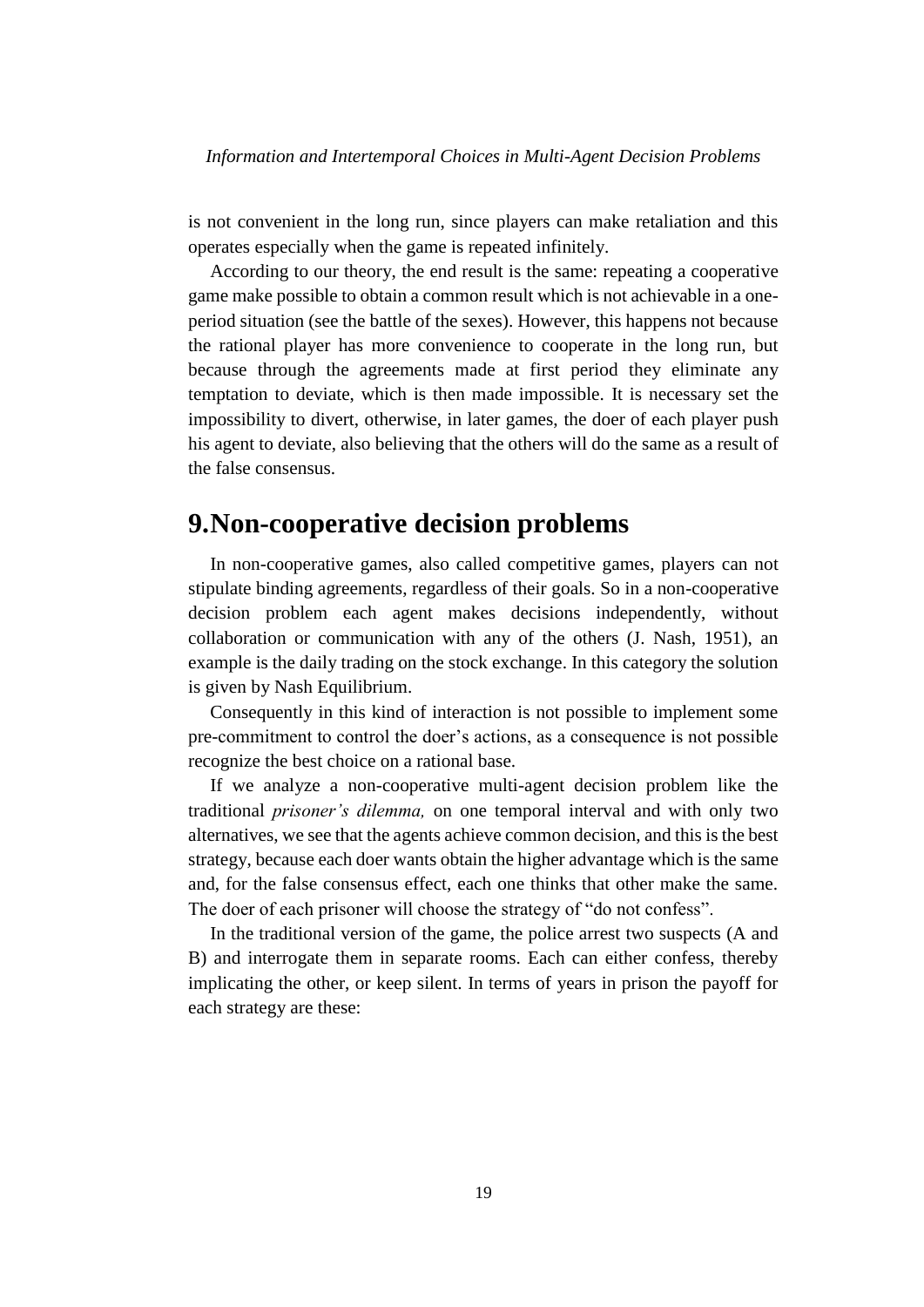|         |                     | Agent A       |                     |
|---------|---------------------|---------------|---------------------|
|         |                     | Confess $(C)$ | Do not confess (NC) |
| Agent B | Confess $(C)$       | 5.5           | 0, 10               |
|         | Do not confess (NC) | 10, 0         | 1, 1                |

According to the theory of games, given this set of payoffs, there is a strong tendency for each to confess. If prisoner A remains silent, prisoner B is better off confessing (because 0 is better than 1 year in jail). However, B is also better off confessing if A confesses (because 5 years is better than 10). Hence, B will tend to confess regardless of what A will do; and by an identical argument, A will also tend to confess.

This line of reasoning implies two rational players with consistent preferences. Actually, when each player has to choose the best strategy every doer drives his agent to make decision that leads him a greater advantage, believing that the other will do the same due to the effect of the false consensus.

Consequently, the decision made by each leads to optimal decision in terms of Pareto, because both have the same utility function and both doers choose the only action that is the best strategy. This creates the paradoxical situation that rational players lead to a poorer outcome than irrational players.

However, it is just a coincidence that the two players have achieved a common strategy.

In other types of non-cooperative problems this can not happen, with the result that you will never achieve a joint decision without a prior agreement.

Consider, for example, a multi-agent decision problem in which the agents set to save money to realize a common purchase. Even agent has a fixed income,  $Y_A$  and  $Y_B$ , and a nonnegative level of saving,  $S_A$  and  $S_B$ .

As in cooperative games, the planner of each agent choose the best strategy which maximize his function utility of saving (thinking for future), but the doer of each agent want obtain the highest advantage now, so it would consume and therefore choose  $= 0$ , with a degree  $= 1$ . Indeed, the doers are impulsives, each one assigns weight=1 at one preference and weight=0 at all the others, thinking that everybody will make in the same way for effect of false consensus. In this case, as we see in cooperative game, is not possible to aggregate the preferences to obtain a common decision.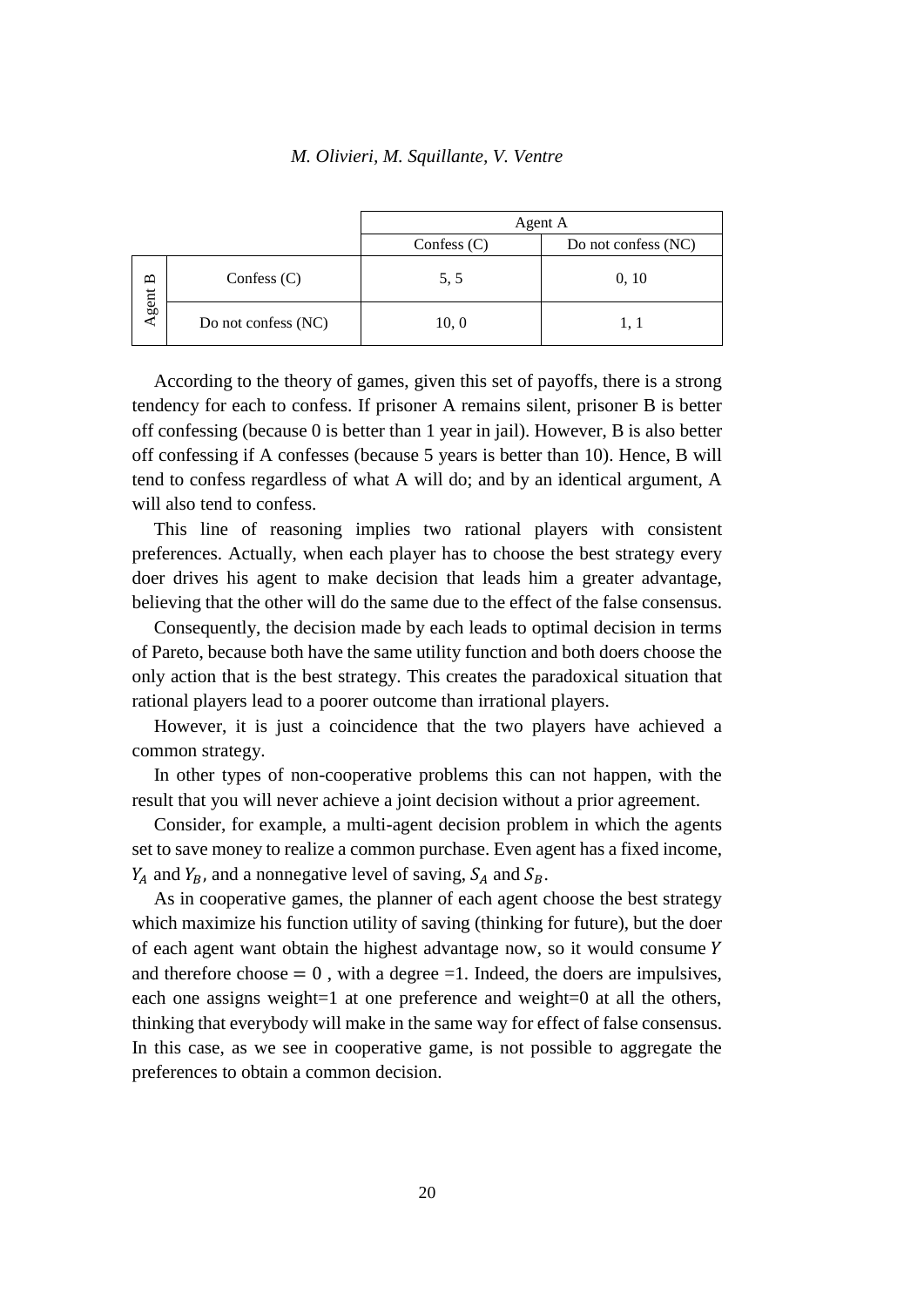### *Information and Intertemporal Choices in Multi-Agent Decision Problems*

The plan made in advance by group of agent (to realize a common purchase) is not feasible if they don't set some rule or some method to alter the incentives for the doers.

This type of problem can be represented in the following way:

|       |                  | Agent A    |                  |
|-------|------------------|------------|------------------|
|       |                  | Save $(S)$ | Do not save (NS) |
| ≏     | Save $(S)$       | 10, 10     | 5, 5             |
| Agent | Do not save (NS) | 5, 5       | $-10, -10$       |

where the payoff represent the utility of each agent for each strategy.

According rational choice we note the Nash equilibrium coincides with the best strategy (S,S). However false consensus effect and impulsivity lead each agent to the worst equilibrium, because utility functions of the agents are different among them (each agent prefers consumptions to savings). This causes the lack of consensus on a common decision.

In conclusion, in a non-cooperative multi-agent decision problem, there are two situations: 1) the doers of each agent have the same preference and they will reach a common decision that is given by the unanimous choice, 2) the doers have different preferences and do not assign any weight to the other preferences, so it is not possible to aggregate the preferences. Then the influence of doers don't affect if their choices are unanimous, and in this case the final decision will be also the best decision in term of Pareto, but if this does not happen is impossible to achieve a common strategy without arresting impulsivity, and when the number of agents increases unanimity becomes increasingly difficult to obtain.

Analyzing this type of decision problem in long time, we note that the influence of the psychological aspects leads to the same conclusion of the theory of games, namely the impossibility of obtaining cooperation over time, but in a different way: according to the theory of games because the dominant strategy prevails, according to our analysis because the doers will divert to their preferences.

Indeed, according to the theory of games a repeated game with a unique Nash equilibrium has the same subgame perfect equilibrium outcome, because in the last stage the strategy which will be played by each player does not depend on the history of the game, that is the strategies of the last stage of game are history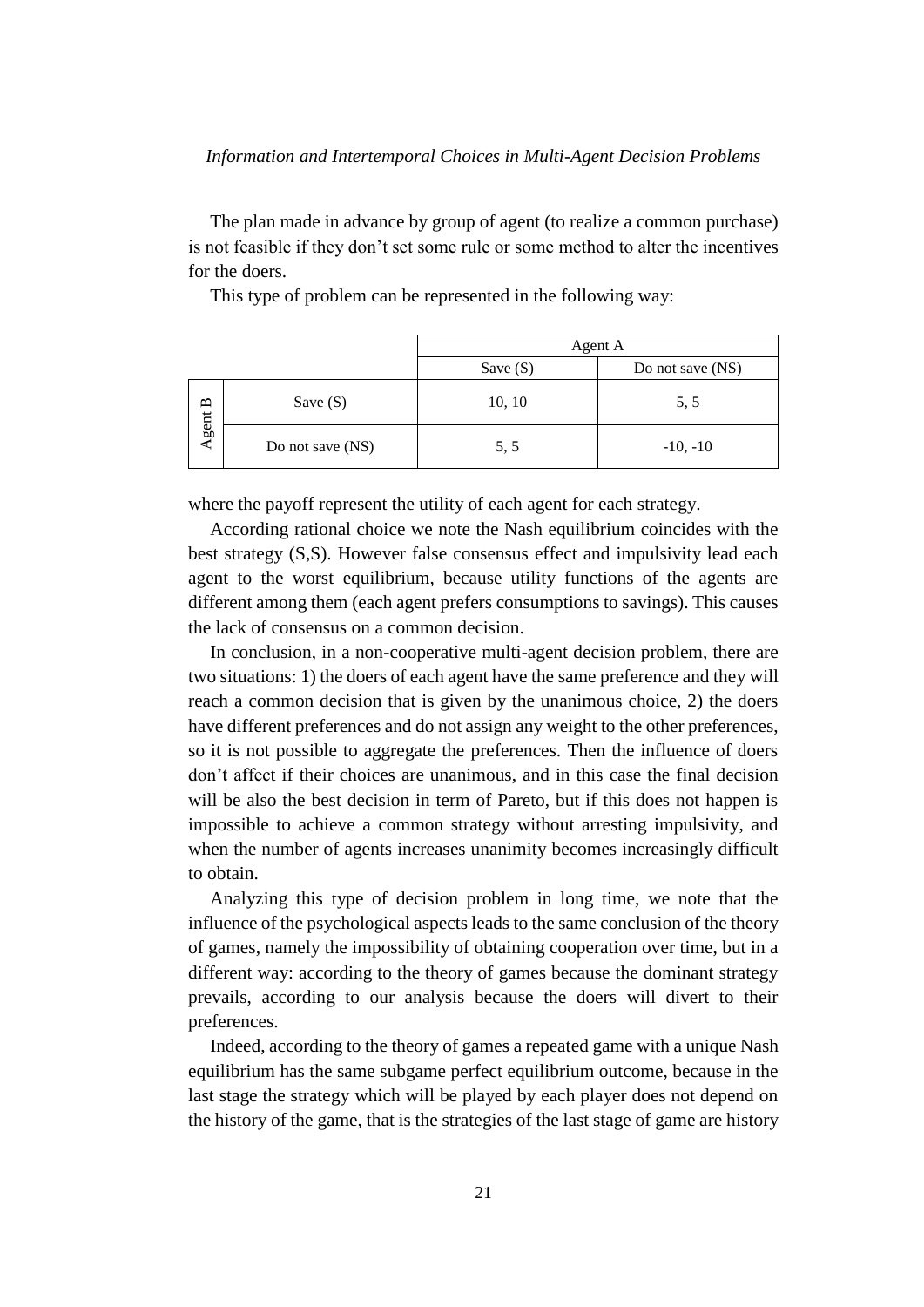independent: every player in last round probably choose the equilibrium of dominant strategy so he betray (playing the last time is like playing a single time). Thus, in finitely repeated games, if you fail to cooperate in the last game you can not do in any other round.

However analyzing the situation according our theory we obtain the same conclusion but for different causes. We can reconsider the example of the two agents who save for common expenses, and continue the game for several years: in the same way, in subsequent periods, the doer of each agent will push to consume all what he has saved.

If we consider two periods, at the first the payoffs are the same, in the second they are the sum:

|         |                  | Agent A    |                  |
|---------|------------------|------------|------------------|
|         |                  | Save $(S)$ | Do not save (NS) |
| Agent B | Save $(S)$       | 20, 20     | 10, 10           |
|         | Do not save (NS) | 10, 10     | $-20, -20$       |

The doers of the second period will want to consume everything and choose  $S_2 = 0$ , with the result that is not possible achieve the plan and the equilibrium is the worst solution (NS,NS). The planners will establish a consumption plan by discounting the expected future payoff and so smearing the savings over the years, but in every period the doers will deviate their agents for the temptation to consume everything today and save tomorrow, this impulsiveness is psychologically justified by the effect of the false consensus.

In conclusion, even in the long time psychological influence of the doers can not lead to cooperation and to achievement of rational results.

We can affirm that in a non-cooperative decision problem is only a chance obtaining a common decision.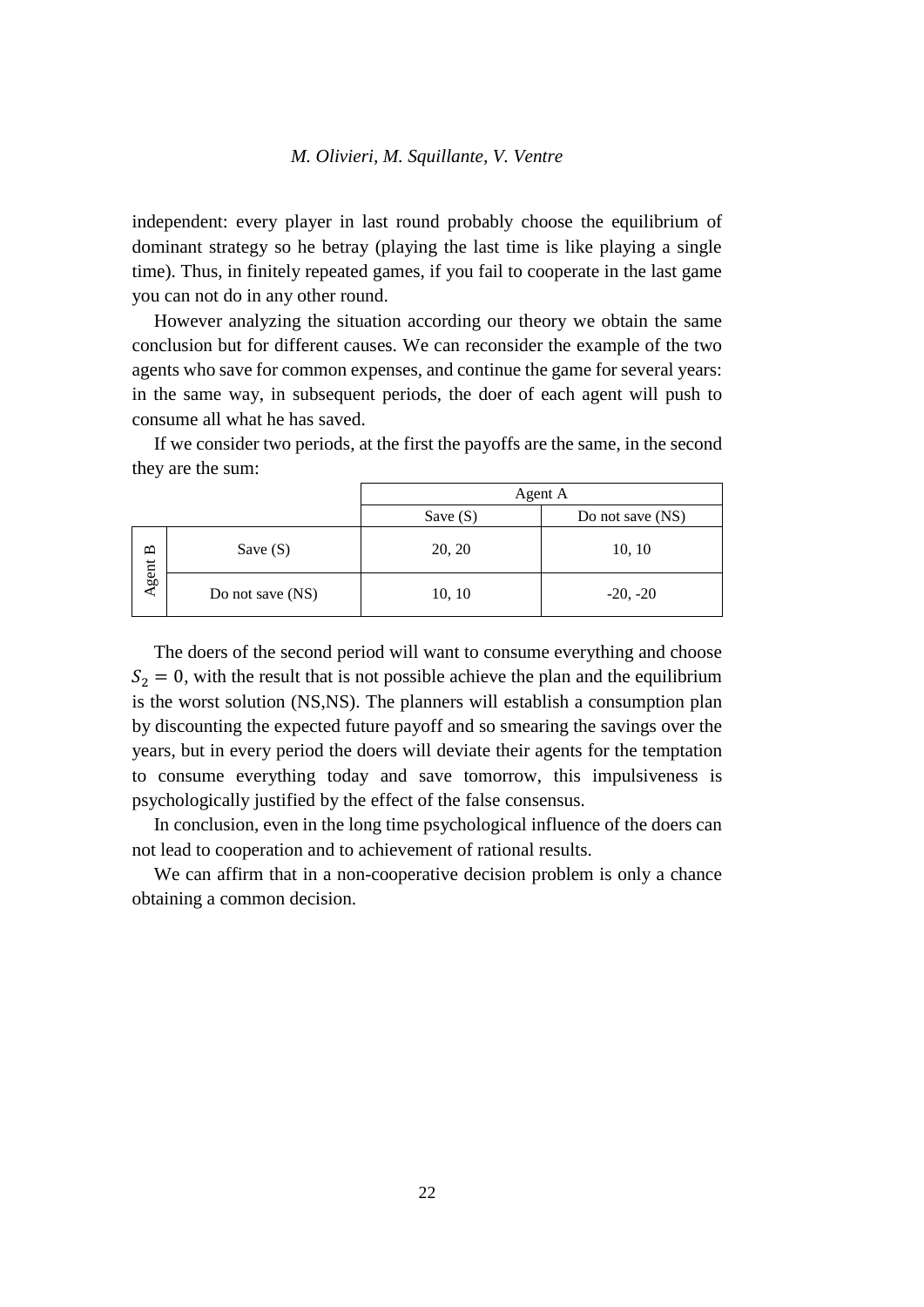*Information and Intertemporal Choices in Multi-Agent Decision Problems*

## **References**

- [1] Ainslie G., "Specious reward: a behavioral theory of impulsiveness and impulse control", *Psychological Bulletin*, 463-496 (1975).
- [2] Bickel W. K., Odum A. L., Madden G. J., "Impulsivity and cigarette smoking: delay discounting in current, never, and ex-smokers", *Psychopharmacology* 4, 447-454 (1999).
- [3] Fedrizzi M, Kacprzyk J, Nurmi H., "Group decision making and consensus under fuzzy preferences and fuzzy majority", Fuzzy Set Syst 49:21–31 (1992).
- [4] Fedrizzi M, Kacprzyk J, Nurmi H., "Consensus degrees under fuzzy preferences using OWA operators", Contr Cyberne 22(2):78–86 (1993).
- [5] Frederick S., Loewenstein G., O'Donoghue T., "Time Discounting And Time Preference: A Critical Review", *Journal Of Economic Literature* 40, 351-401 (2002).
- [6] Kahneman D., Slovic P., Tversky (Eds.), "Judgment under uncertainty: Heuristics and biases", Cambridge University Press, New York and Cambridge (1982).
- [7] Laibson D. I., "Golden Eggs and Hyperbolic Discounting", *Quarterly Journal of Economics* 112, 443-477 (1997).
- [8] Loewenstein G., Prelec D., "Anomalies in intertemporal choice: Evidence and an interpretation", *Quarterly Journal of Economics*, pp. 573-97, (1992).
- [9] Mullen B., Atkins J.L., Champion D.S., Edwards C., Hardy D., Story J.E.,Vanderklok M., "The false consensus effect: a meta-analysis of 115 hypothesis test", J Exp Soc Psychol; 21:262–283 (1985).
- [10] Nash J., "Non-Cooperative Games", *The Annals of Mathematics*, Second Series, Vol. 54, No. 2, pp. 286-295, (September 1951).
- [11] O'Donoghue T., Rabin M., "Doing it now or later", *American Economic Review*, 89:1, pp. 103-24 (1999).